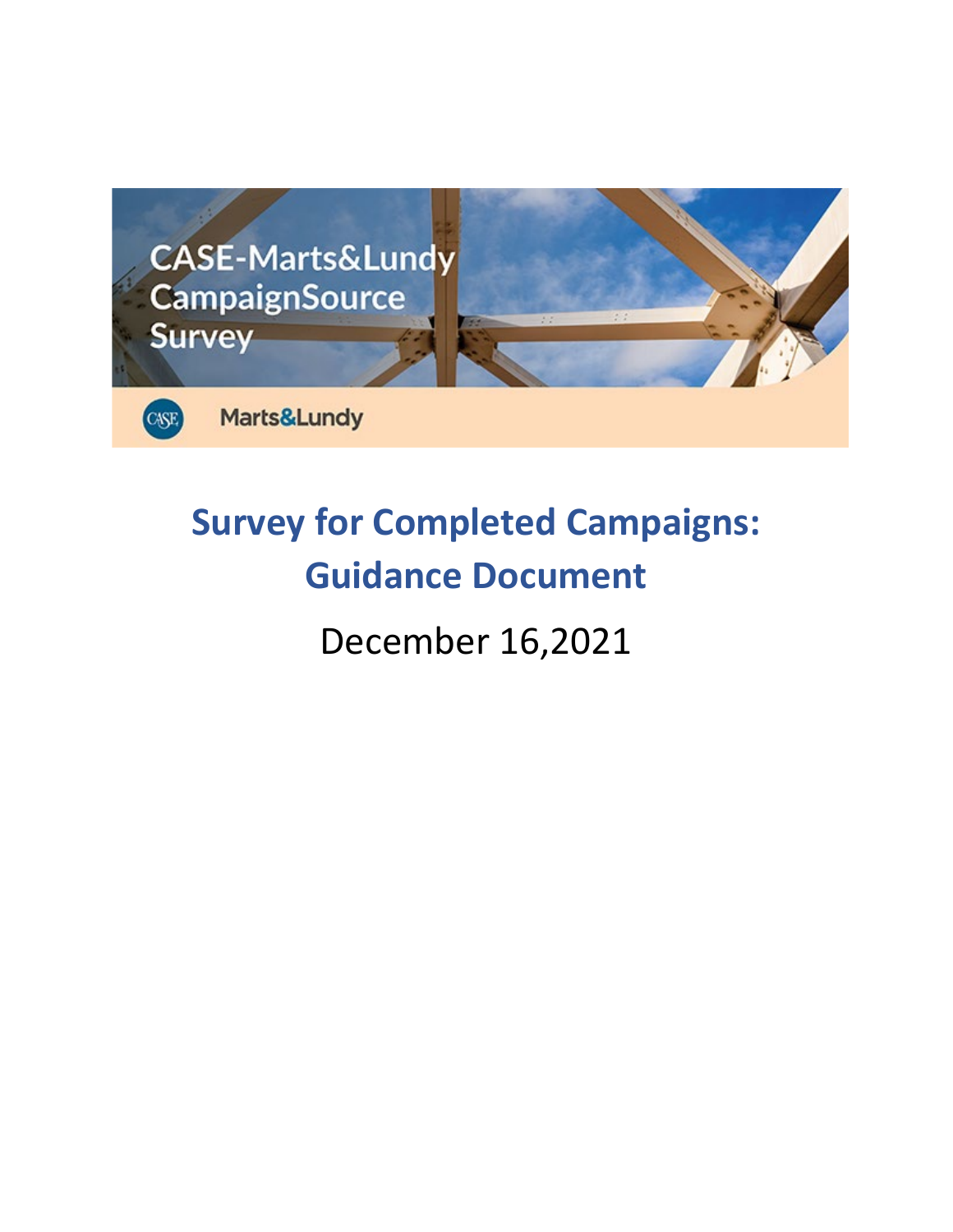<span id="page-1-0"></span>

| <b>Contents</b> |  |  |
|-----------------|--|--|
|                 |  |  |

| Section 4: Other Campaign Funds: Intellectual Property, Sponsored Research, and Other Contributions |
|-----------------------------------------------------------------------------------------------------|
|                                                                                                     |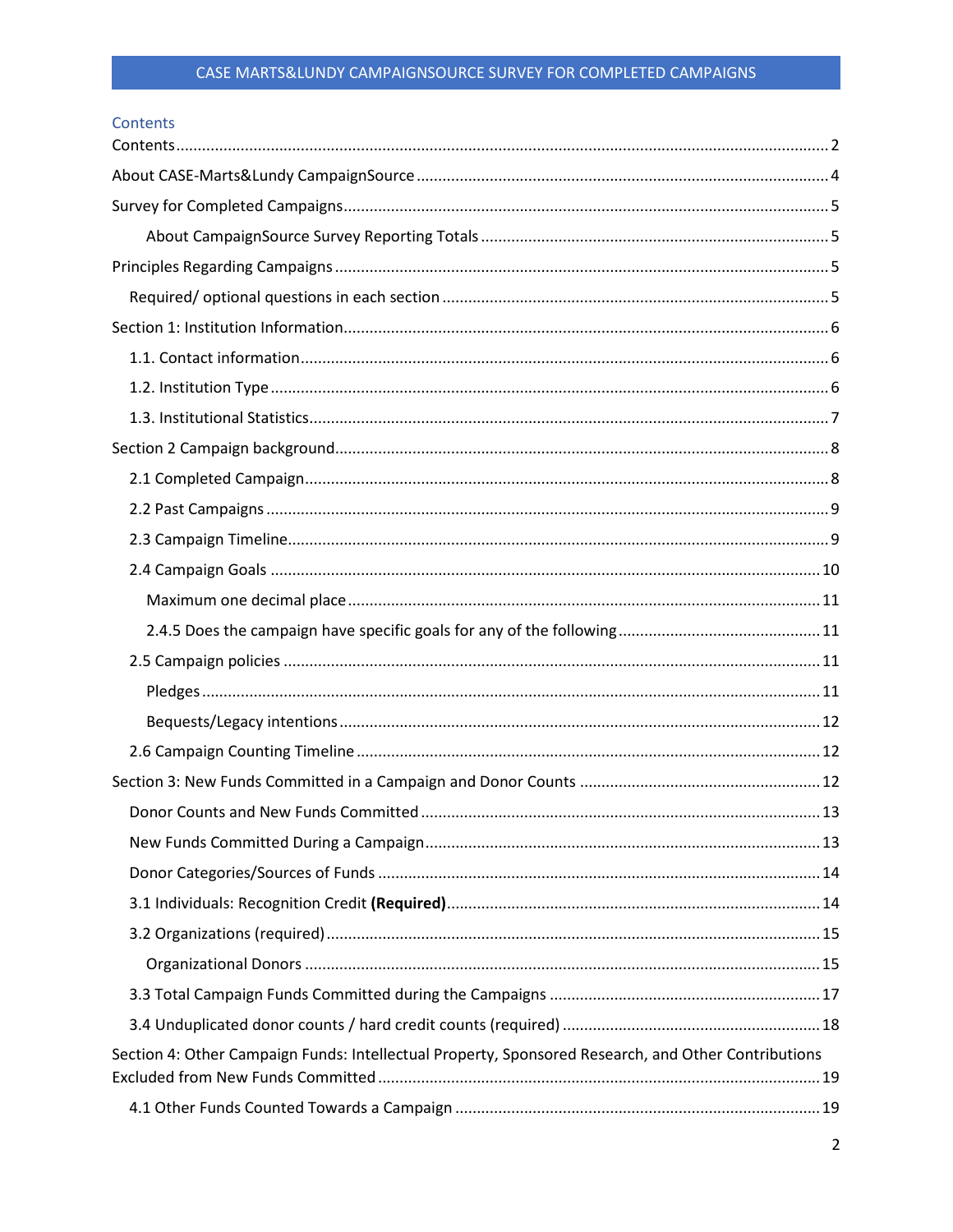| Partial Exclusions Stemming from Tangible Donor Benefits (Quid Pro Quo Contributions)  29 |  |
|-------------------------------------------------------------------------------------------|--|
|                                                                                           |  |
|                                                                                           |  |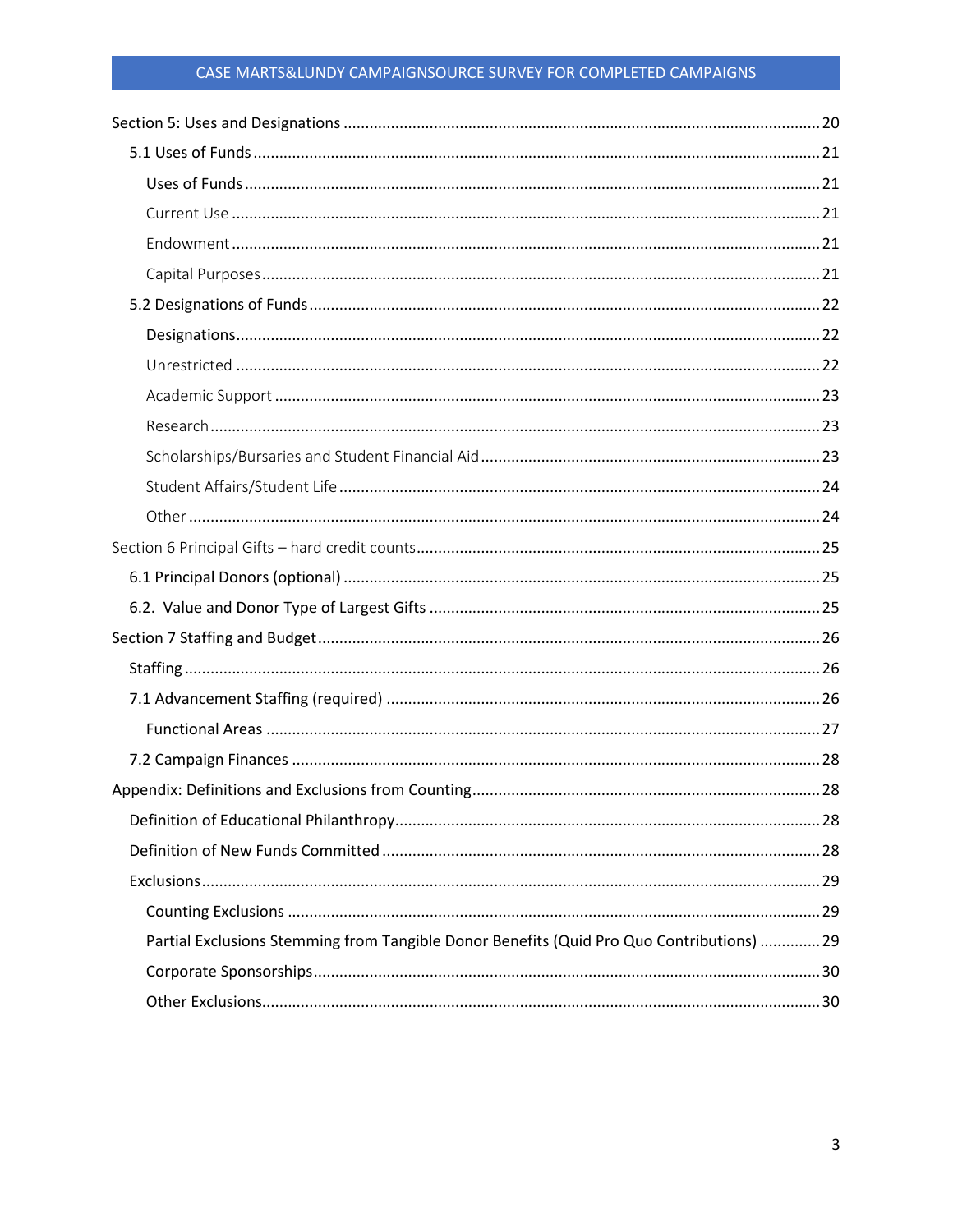# <span id="page-3-0"></span>About CASE-Marts&Lundy CampaignSource

CampaignSource provides benchmarking data on "comprehensive campaigns" (or "capital campaigns") that extend over multiple years, raise funds for a variety of purposes which may include unrestricted operating support, scholarships, faculty support, academic programs, building construction or renovation, endowment, or other strategic priorities of the institution. The survey is not intended for special purpose campaigns (e.g., initiatives to raise funds for an individual building or a specific program).

CampaignSource surveys are intended to provide insights into published campaign goals and outcomes, the compositions of campaign donor populations, campaign purposes, and other data and information to help institutions understand campaign impacts and frame plans and strategy for future campaigns.

CampaignSource surveys are aligned with the "Guidelines for Campaign Management" and other rules from the *CASE [Global Reporting Standards](https://www.case.org/resources/amatlas/case-global-reporting-standards)* ("CASE Global Standards"). Campaigns' counting policies may predate the publication of the CASE Standards and campaign goals may include securing funds that are excluded from counting by the CASE Standards but are, nonetheless, important in advancing campaign purposes.

To ensure that CampaignSource data is 1) comparable from institution to institution 2) aligned with the CASE Standards and 3) accurately reflects published campaign goals and outcomes, CampaignSource surveys break out data into New Funds Committed, including outright gifts, pledges, bequests and other funds reported in accordance with the CASE Standards*,* and a separate section on Other Campaign Funds that might include sponsored research, gifts of intellectual property, bequests from donors under the age of 65 and other funds counted as part of the campaign but excluded from New Funds Committed.

CampaignSource surveys collect data at two points in the campaign cycle: at public launch and upon completion of the campaign.

The surveys collect information on:

- Institutional characteristics, campaign policies, and goals
- The value and sources of outright gifts, pledge payments, bequests, and other gifts countable as "New Funds Committed" under the CASE Standards (based on hard and soft credit)
- Counts of donors by type (based on hard and soft credit)
- The value of other campaign funds, not included in New Funds Committed that the institution is counting as part of its campaign
- Staffing counts and campaign expenditures
- Uses and designations of New Funds Committed for completed campaigns.

Aggregate findings from CampaignSource surveys will be published in periodic reports, and available to CASE members in AMAtlas Data Miner along with data from other AMAtlas surveys including the Alumni Engagement Metrics, Voluntary Support of Education, CASE-CCAE Support of Education, CASE-Ross Support of Education, and CASE Support of Education: Australia and New Zealand.

Thanks to [Marts&Lundy](https://www.martsandlundy.com/) for its generous support of the CampaignSource surveys and reports.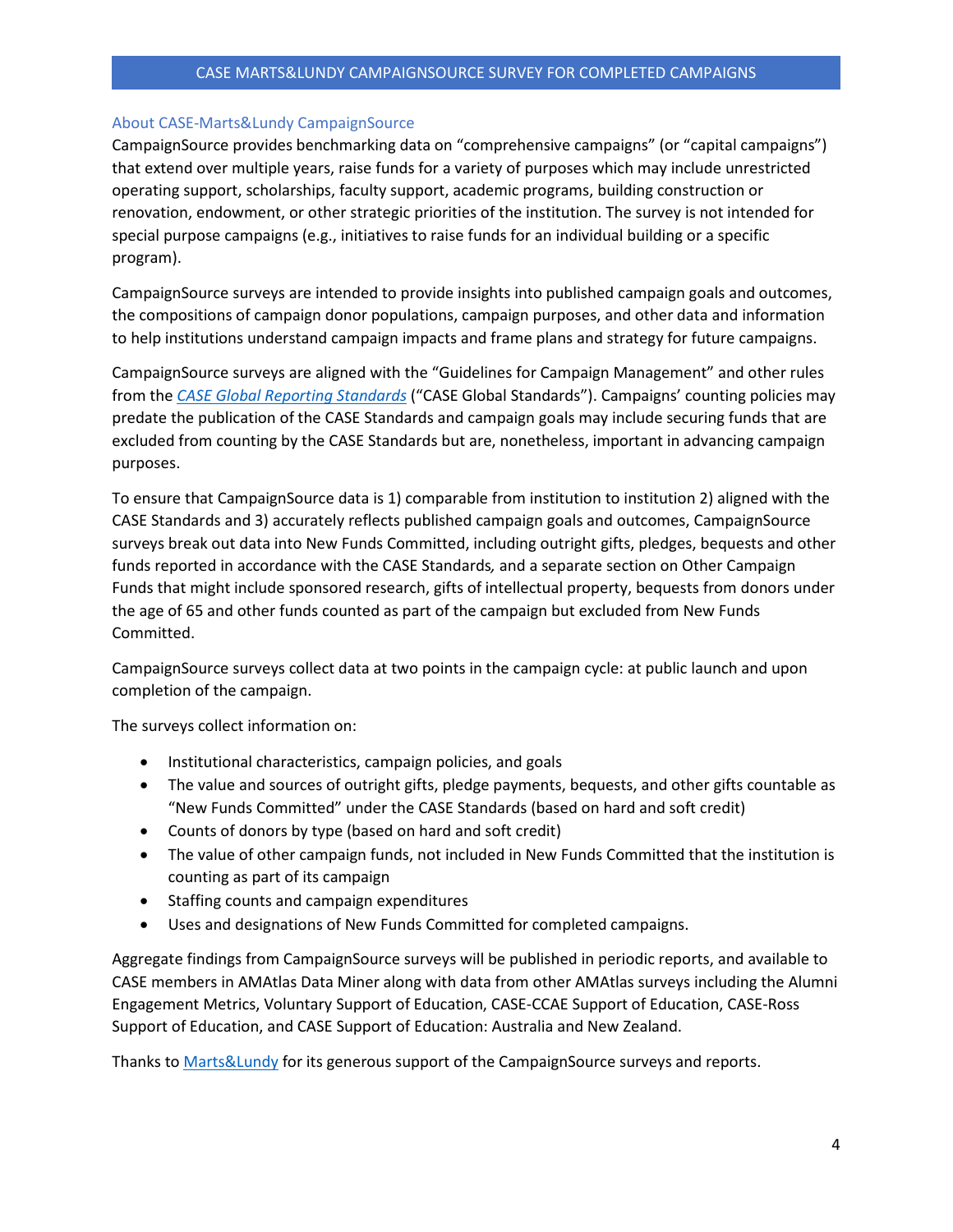#### <span id="page-4-0"></span>Survey for Completed Campaigns

Institutions that have completed a campaign in the past 5 years should complete the survey for Completed Campaigns. The survey for Completed Campaigns collects data on donor counts and funds committed throughout the full counting period of the campaign from start of quiet phase through the end of the campaign counting period. Donor counts and values of funds raised reported in the survey should correspond to those reported at the campaign's conclusion.

Survey respondents are encouraged to submit complete data to the degree possible.

## <span id="page-4-1"></span>About CampaignSource Survey Reporting Totals

For campaigns completed or entering into the public phase before March 21, 2021 it is expected that your counting policies may not be in alignment with the newest edition of the CASE Global Reporting Standards. A copy of the previous edition [2009 CASE Reporting Standards and Management Guidelines, 4th edition] is included at the end of the digital edition of the CASE Standards.

How reporting totals are calculated in this survey depends upon which version of the standards are being applied.

- Totals = New Funds Committed + Bequest Intentions [CASE Global Reporting Standards (2021)]
- Totals = New Funds Committed + Bequest Intentions + Other Funds Counted [CASE Reporting Standards and Management Guidelines, 4th Edition (2009)]

#### <span id="page-4-2"></span>Principles Regarding Campaigns

CampaignSource data is fully transparent and aligned with the CASE Global Reporting Standards including these fundamental principles:

- Count only gifts and pledges in campaign totals that are received or committed during the period of time identified for the campaign.
- The quiet phase of a campaign is always a part of the designated campaign period. Report commitments (including pledges) received during the quiet phase as part of the campaign.
- Count each gift or pledge in only one campaign. In other words, a pledge made, but not fulfilled, during one campaign should not have the balance counted in a new campaign. Do not count payments received on pledges made prior to the current campaign, including those made between campaigns.

See the *CASE Global Reporting Standards* Chapter 7 "Guidelines for Campaign Management" for additional guidance on campaign counting and reporting.

## <span id="page-4-3"></span>Required/ optional questions in each section

Section 1: Institution Information (Required) - 14 questions (schools) / 12 questions (higher education institutions)

Section 2: Completed Campaign Background - 25 questions (14 required / 6 optional / 5 conditional)

Section 3: New Funds Committed in a Completed Campaign (Required) - 4 questions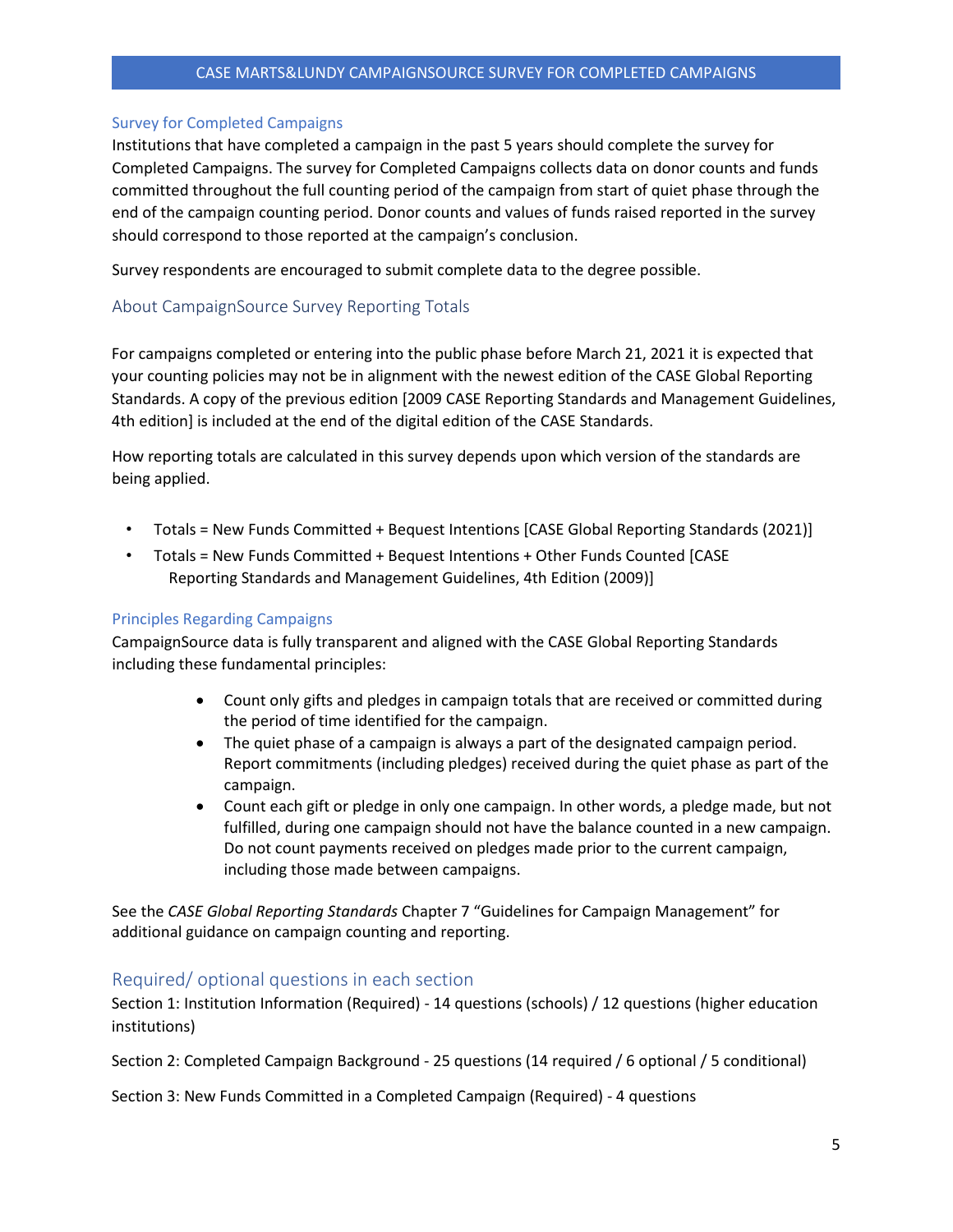Section 4: Other Campaign Funds (Required) - 1 question Section 5: Uses and Designations of Funds (Required) - 2 questions Section 6: Principal Gifts – Hard-credit Counts (Optional) - 2 questions Section 7: Staffing and Budget - 4 questions (3 required / 1 optional)

#### <span id="page-5-0"></span>Section 1: Institution Information

Some questions are specific to schools or higher education institutions and will only display to those institution types. You may see a jump in question numbers because of this.

#### <span id="page-5-1"></span>1.1. Contact information

1.1.1 Institution Name (Required) Please enter in the complete name of the institution

1.1.2 Survey Contact First Name (Required) Please enter in the first name of the person who will be responsible for submitting this data to the CampaignSource Survey.

1.1.3 Survey Contact Last Name (Required) Please enter in the first name of the person who will be responsible for submitting this data to the CampaignSource Survey.

#### 1.1.4 Survey Contact Email Address (Required)

Please enter in the email address of the person responsible for completing the CampaignSource Survey for Completed Campaigns. This is also the address which will receive any additional information or questions about the institution's survey submission. If you wish for additional individuals to receive information and updates about this survey, please contact the AMAtlas team at [campaignsource@case.org.](mailto:campaignsource@case.org)

#### <span id="page-5-2"></span>1.2. Institution Type

Select your organization's institution type.

1.2.1.1 What ages do you serve? (Required – displays for schools only) Click on the correct response based on the population of your school.

1.2.2 Does your school have a boarding program? (Required – displays for schools only)

1.2.3 Please select your school type. (required for schools only) The choices here are girls only, boys only or coeducational.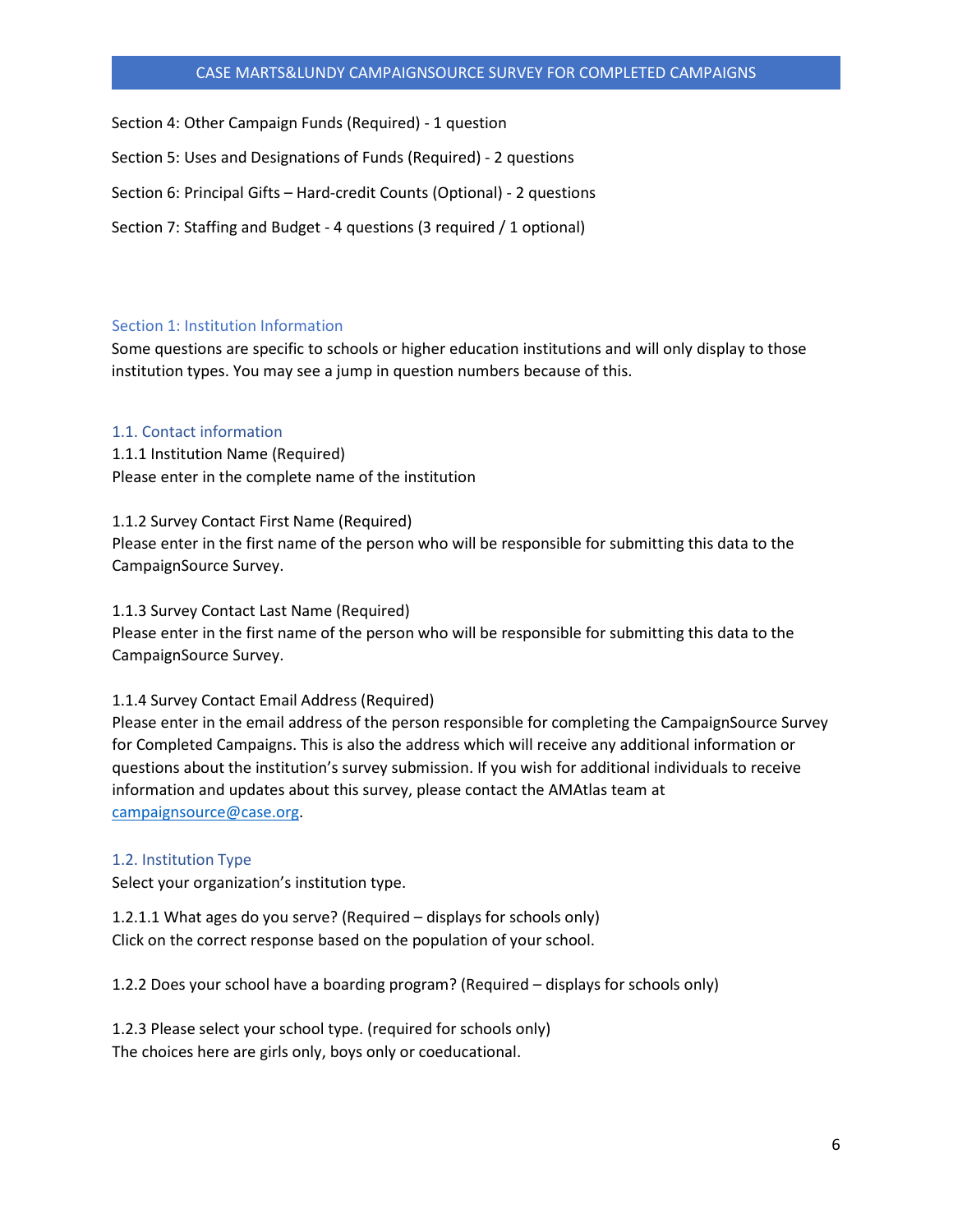1.2.4 Are hospital or medical facility data included in your survey? (Required – displays for higher education only)

Clinical Medicine: Hospitals and other clinical medicine programs can have a significant impact on fundraising. Indicate if your institution is engaged in clinical medicine. Do not include veterinary hospitals. Veterinary hospitals are included as Science.

1.2.5 Select the numeral corresponding to the month in which your fiscal year ends.

## 1.2.6 Home Currency (Required)

Throughout this survey report all monetary values in your institution's home currency. CASE will convert currencies for use in published reports. Identify currency using the three-letter ISO 4217 currency code (e.g., USD, CAD, GBP, EUR, AUD, NZD, MXN). Currency codes can be found online on multiple websites.

# <span id="page-6-0"></span>1.3. Institutional Statistics

Report figures as whole numbers without decimals.

1.3.1 Total institution expenditures / expenses for the last fiscal year completed (required) Report the value of all institutional expenditures for the most recent fiscal year concluded before the end of the campaign. Include expenditures for instruction, research, public service, academic support, student services, bursaries/student financial aid, operation and maintenance of physical plant, and others. Institutions that have separate alumni associations and/or institutionally related fundraising foundations should include the expenditures of these affiliated entities.

Exclude Auxiliary Enterprises (e.g., bookstores, hospital services, independently managed housing, etc.).

Public institutions that have a foundation should enter the combined expenses for the foundation and the institution.

If you participate in the CASE Voluntary Support of Education (VSE) survey, this figure aligns with the expenditures figure submitted in section 2.4 of the VSE survey.

1.3.2 Endowment market value at the end of the last fiscal year completed (required) Endowment Market Value: Report the value of the institution's endowment at the end of the most recent fiscal year concluded before the end of the campaign. "Endowment" generally describes a fund established at an institution to support projects, programs, or activities over an extended period. When reporting the value of institution endowment include "true endowment," "term endowment," and "quasi endowment" (funds functioning as endowment or board designated as endowment). This corresponds to section 2.3 of the VSE.

# 1.3.3 Enrollment: Total Headcount (required)

Please provide the total number of students (total headcount, not full-time equivalent) who were enrolled at the beginning of the academic year within the fiscal year reporting period (e.g., fall of 2020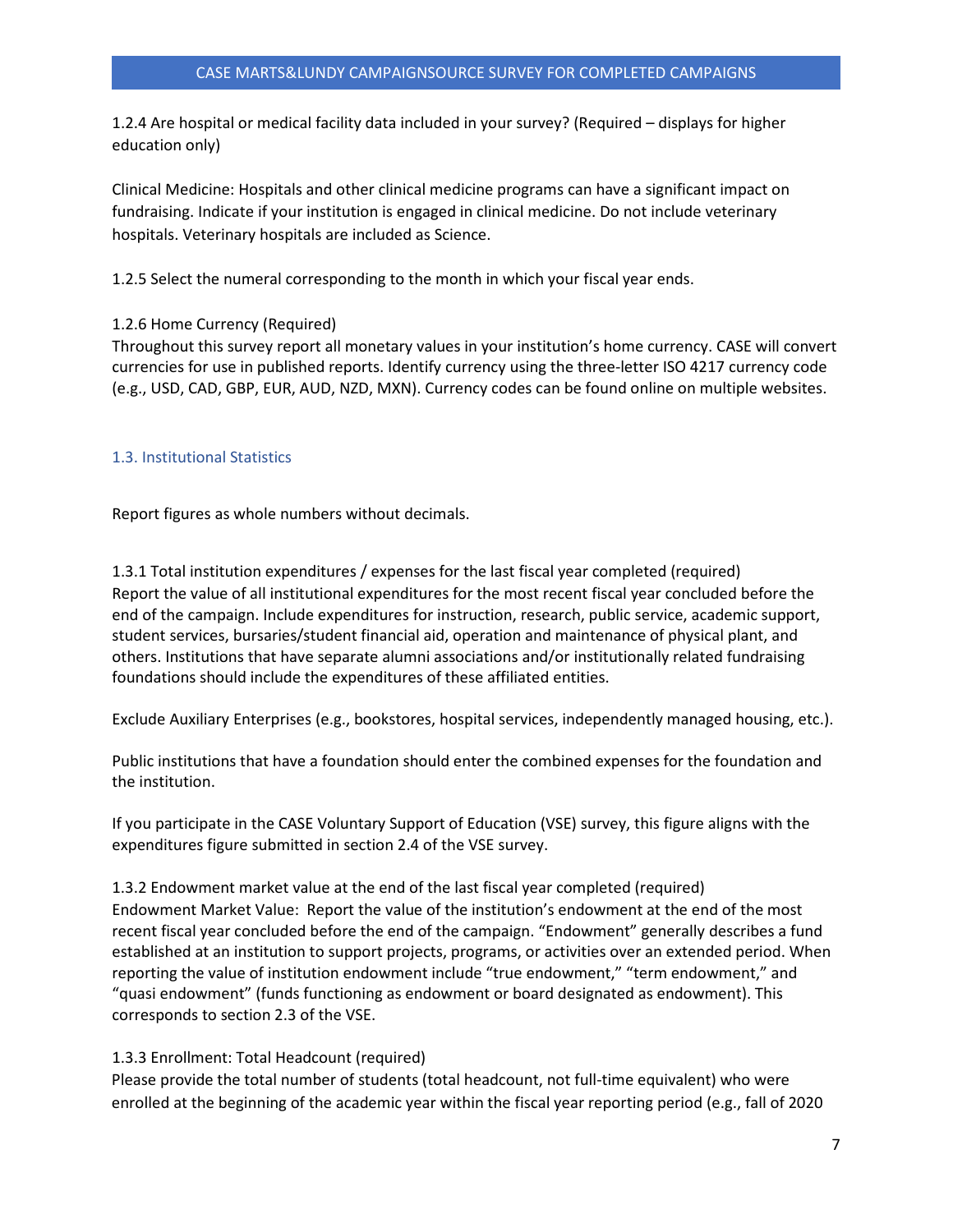for a 2020-21 fiscal year). All students (except continuing education) are counted: full-time, part-time, resident, extension, nondegree.

 Do not convert part-time students to full-time equivalents. Do not provide a rolling headcount for the whole year or just the number of new students registering.

Institutions that complete the CASE Voluntary Support of Education (VSE) survey and CASE Global Alumni Engagement Metrics (AEM) survey are required to report this figure there, as well.

1.3.4 Number of legally contactable alumni at the end of the last fiscal year completed. (required)

For this survey "alumni" are defined in keeping with the CASE Standards and CASE's Alumni Engagement [Metrics](https://www.case.org/resources/case-global-alumni-engagement-metrics-survey) Survey as former students of the institution. This population includes diploma, degree, and certificate recipients, individuals who completed some courses but did not receive a credential, current students who previously received a credential but are currently engaged in further study—for example, an individual who received an undergraduate degree and who is currently working on a graduate degree. Alumni may also include honorary graduates (e.g., the only degree from your institution is an honorary one), post-docs, visiting students—such as study abroad students—and any other individual your institution considers an alumnus/a.

#### **Report alumni counts as of the end of the campaign.**

#### 1.3.4 Alumni categories

**Living Alumni** are defined as alumni who are not marked as deceased on your files, whether you have contact information.

**Legally Contactable Alumni** are alumni who are not marked as deceased, for whom the institution has a current means of contact (telephone number, email address, or postal mail address), and who do not have a total (for all purposes and by all means) no-contact status. Because of privacy laws that differ by country, individuals may specifically need to provide opt-in consent to allow the institution to be in touch with them. In those cases, only individuals who provided such consent should be counted here as Legally Contactable.

Another way to interpret this definition is that there is nothing that restricts the institution from legally contacting this person because a) the institution has at least one of the three means of contact, b) the person is not marked as fully opted-out, and/or c) the institution would be compliant with applicable law should it contact the individual.

For the purposes of this survey do not count as contactable alumni individuals who you can contact via social media, such as Twitter, Facebook, Instagram, etc. but for whom you do not have a current phone number, email address, or postal address.

#### <span id="page-7-0"></span>Section 2 Campaign background

#### <span id="page-7-1"></span>2.1 Completed Campaign

2.1 For the campaign you are reporting on, what year did the campaign close? (required) Please enter 4 digits for the year.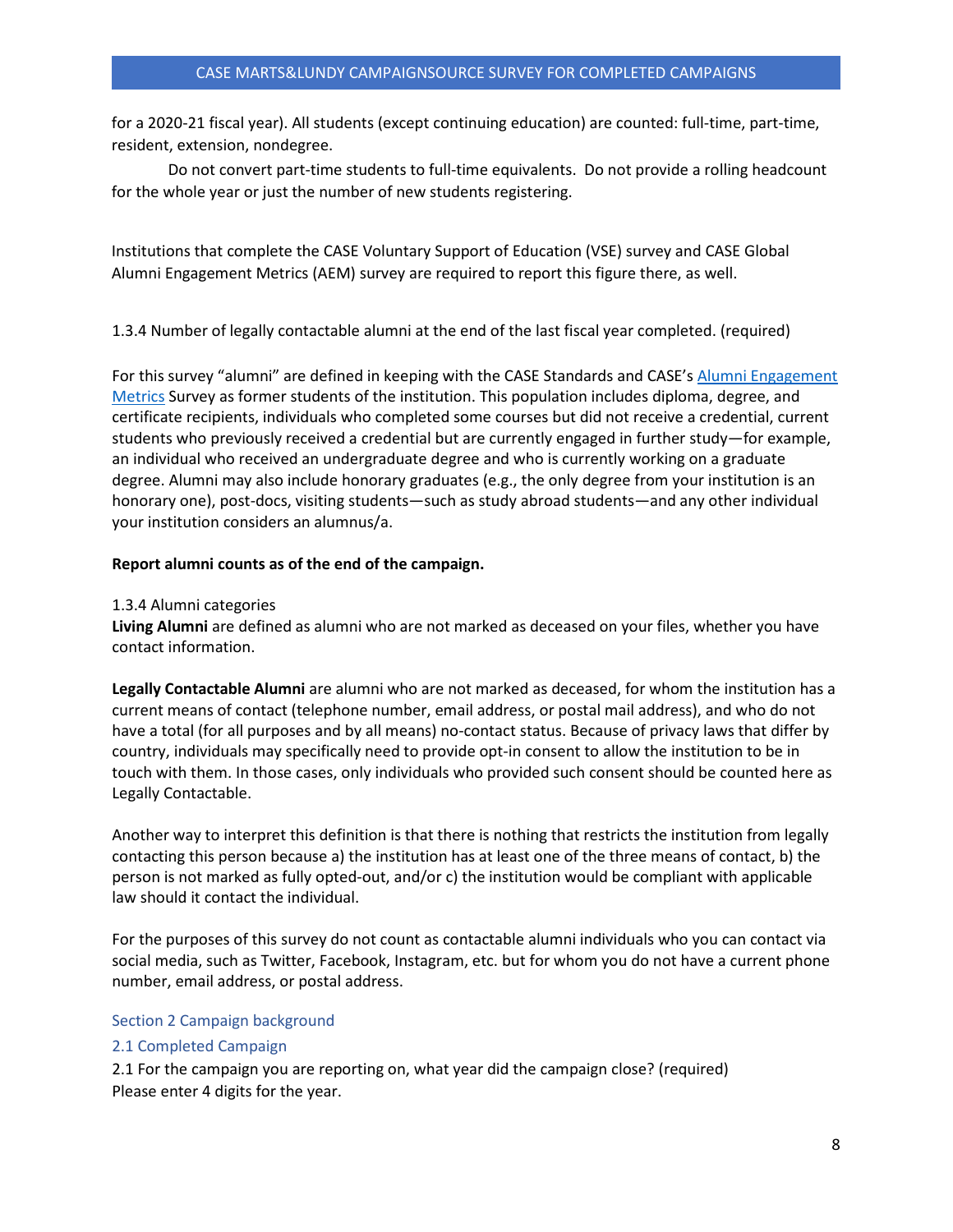2.2 What is the name of the campaign you are reporting on? (required) List the name of the campaign as communicated to your donors.

## <span id="page-8-0"></span>2.2 Past Campaigns

Report figures in whole dollars without decimals unless otherwise instructed.

2.2.1 Have you completed a comprehensive campaign before? Y/N (required)

2.2.2 Past Campaign grand totals as publicly reported

Report on past campaigns using the chart below. Only the grand total value of gifts and grand total for number of donors is listed here. If you wish to provide additional information, please complete a separate survey for each past completed campaign.

Value of gifts Number of donors

Campaign #1 Campaign #2 Campaign #3 Campaign #4

Report the total value of gifts and number of donors for up to five **previously completed comprehensive campaigns** conducted by the institution. "Comprehensive campaigns" (or "capital campaigns") extend over multiple years and raise funds for a variety of purposes which may include unrestricted operating support, scholarships, faculty support, academic programs, building construction or renovation, endowment, or other strategic priorities of the institution. Do not count special purpose campaigns (e.g., initiatives to raise funds for an individual building or a specific program).

# <span id="page-8-1"></span>2.3 Campaign Timeline

For the completed campaign you listed in 2.2, report the following:

2.3.1 Enter in the month and year that gifts began being counted toward the campaign (required) Format mm/yyyy

2.3.2 Enter in the month and year of the public launch of the campaign (required) Format mmm/yyyy

2.3.3. Enter in the month and year in which the campaign ended (required) Format mm/yyyy

2.3.4 Enter in the month and year in which gifts were no longer counted towards the campaign? (required) Format mm/yyyy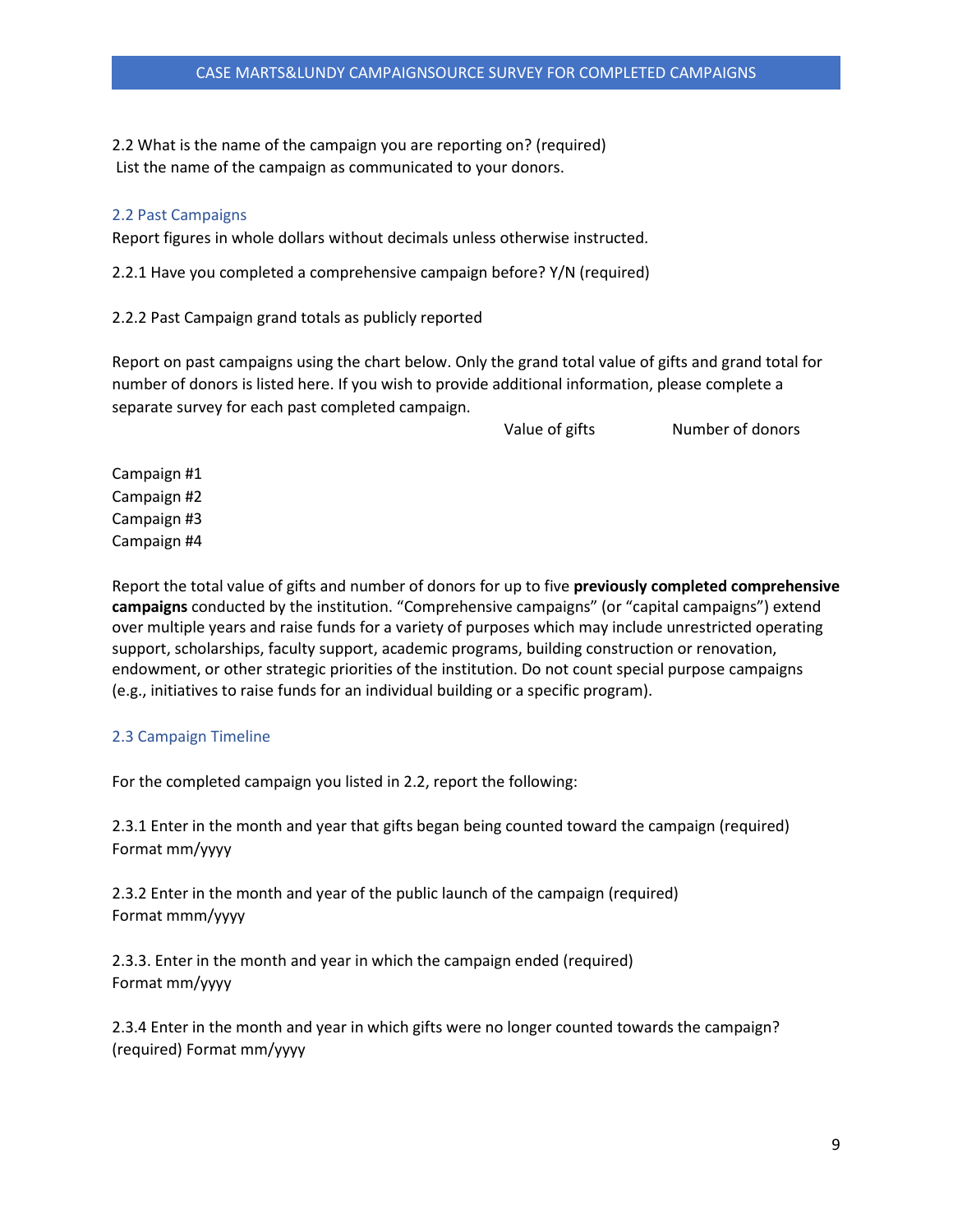2.3.5 Was there a transition in the institution's senior most leader during the public phase of the campaign period? Y/N If yes, describe the transition.

Some examples would include the transition of a president, chancellor or chief advancement officer of the institution. These examples would also include the chief executive officer of a college or university foundation. For schools, this would include the head of school or the highest-ranking advancement officer.

2.3.6 Was the duration of the campaign changed during the public phase? Y/N

2.3.7 If yes, please indicate whether the length was increased or decreased and by how many months the duration change?

Please use whole numbers in listing the number of months. Negative numbers are permitted when describing decreases in campaign duration.

2.3.8 Why was the campaign duration changed?

Examples of when an institution would change the duration of the campaign would be:

- Meeting the campaign goal early
- Changes in institutional leadership
- Changes in the priorities of the campaign
- Unforeseen events such as the COVID-19 pandemic

2.3.9 Has planning begun for the next campaign? Y/N

#### <span id="page-9-0"></span>2.4 Campaign Goals

Report figures in whole numbers without decimals unless otherwise indicated

Report the following for the completed campaign you listed in 2.1.2.

This will autopopulate.

2.4.1. What was the announced campaign goal (financial) as of public launch? (required)

Report the campaign's published financial goal at the beginning of the campaign's public phase.

2.4.2. what was the campaign goal (financial) as of the close of the campaign? (required)

Report the final financial goal of the campaign.

2.4.3 What was the announced campaign grand total raised by the campaign at the end of the campaign counting period. (required)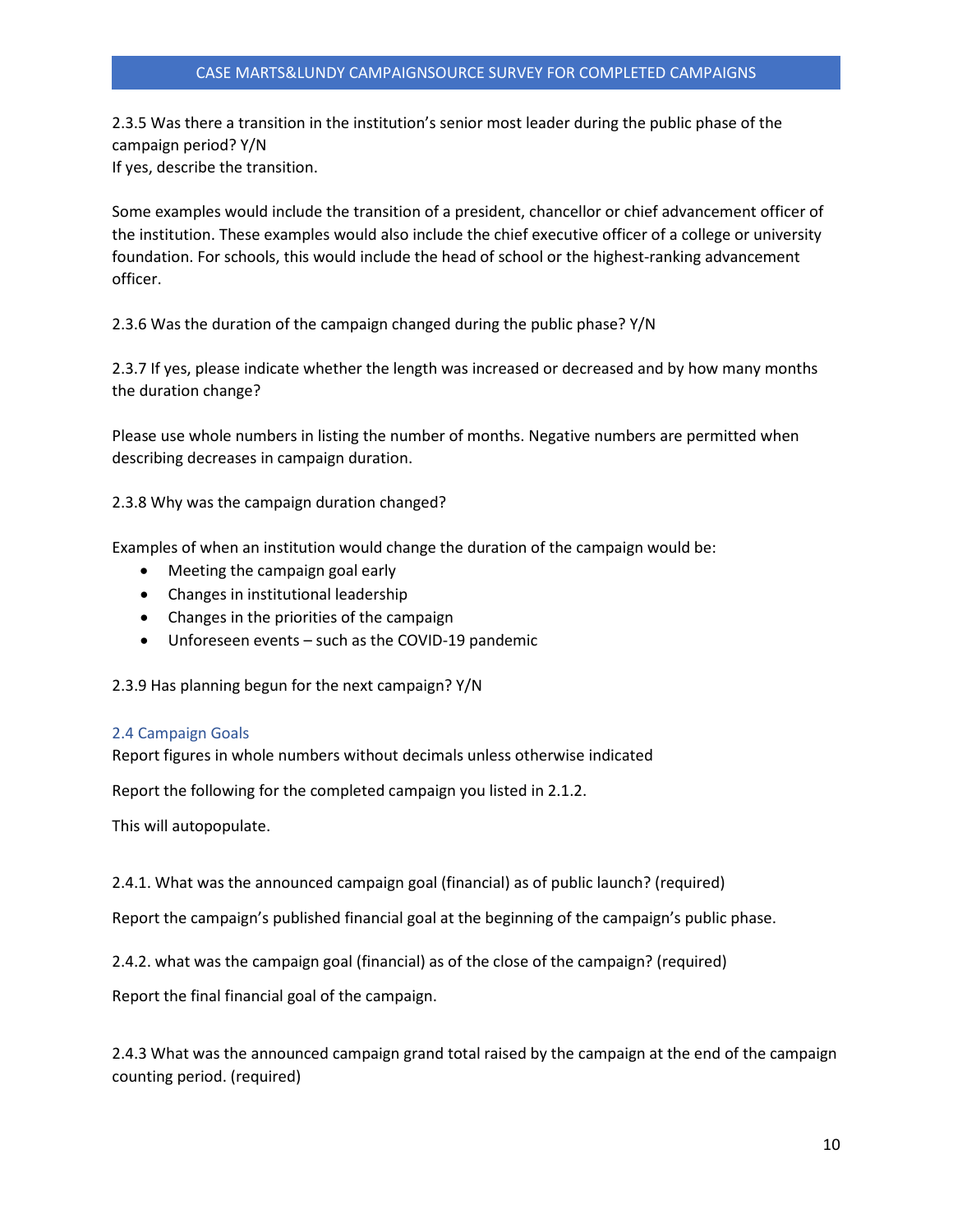2.4.4. Please report the percentage of campaign pledges that the institution projects will have to be written off. (required)

<span id="page-10-0"></span>Maximum one decimal place

#### <span id="page-10-1"></span>2.4.5 Does the campaign have specific goals for any of the following:

Describe other development goals specified in the campaign plan. Goals might include participation rates for alumni, faculty & staff, parents/grandparents, acquisition of new donors, new qualified prospects, or other advancement objectives.

| Value of Gifts |
|----------------|
|----------------|

Number of Donors/Participants

Alumni donors Faculty/staff donors Parent/Grandparent donors Acquisition of new first-time donors New qualified prospects Number of Alumni engaged beyond giving Other – open ended text box

2.4.6 If the campaign had specific goals not listed above, please note them here. (optional) Examples may include international alumni, community donors, corporate donors or foundation donors.

## <span id="page-10-2"></span>2.5 Campaign policies

## <span id="page-10-3"></span>Pledges

2.5.1. Does the campaign counting policy comply with the CASE Global Reporting Standards guidance that pledge payments scheduled to be received more than 5 years after the conclusion of the campaign be excluded from campaign counts? Y/N (required)

The *CASE Global Reporting Standards* (7.7) stipulate that any pledge payments scheduled beyond 5 years after the end of a campaign should not be included in the campaign's count of funds. Please indicate if the institution's campaign counting policy conforms to the Standards. If not and your campaign policies include an alternate duration that pledge payments will be counted after the end of the campaign, please describe the institution's counting policy.

2.5.2. If no, please state the campaign counting policy with regard to pledges (required)

2.5.3. If the campaign has a different policy regarding the duration of time pledge payments can be counted toward the campaign, please indicate the maximum duration in months for which the pledge payments are counted after the end date of the campaign. (required)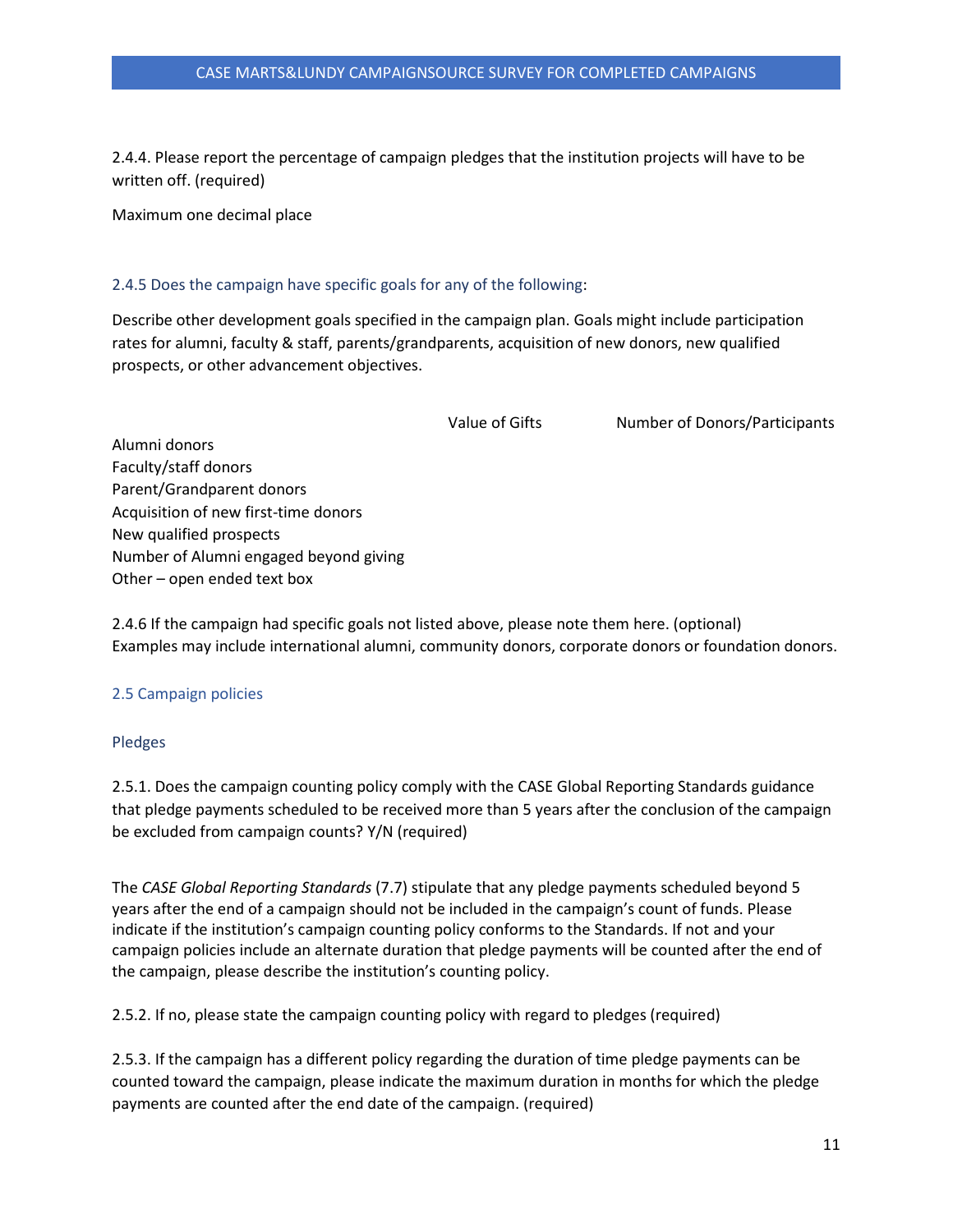#### <span id="page-11-0"></span>Bequests/Legacy intentions

2.5.4 In the campaign, are revocable bequests and legacy intentions counted in accordance with the CASE Global Reporting Standards that stipulate that only bequest/legacy intentions from donors who will be age 65 or older by the end of the campaign be included in campaign counts at face value? (required)

The *CASE Global Reporting Standards* exclude revocable bequest/legacy intentions from donors who will not be 65 years of age or older by the end of the campaign. When the age of the donor is unknown, a bequest / legacy intention should not be counted in campaign totals until the qualifying age is validated. Qualifying bequest/legacy commitments should be counted at face value. Please indicate if the institution's campaign counting policy conforms to the Standards. If not please describe the institution's counting policy.

2.5.5 If you answered no, please describe the campaign policy for counting and valuing revocable bequests / legacy intentions? (required)

#### <span id="page-11-1"></span>2.6 Campaign Counting Timeline

2.6.1 Were any gifts/pledges made prior to the start of the campaign counting period included in new funds committed as reported in section 3 (New Funds Committed) of this survey?

While it is generally discouraged to count gifts outside of the prescribed campaign counting period, the Standards indicate that in select circumstances exception might be warranted. Best practice would be for any such exceptions to be approved by the campaign committee or a select institutional leader as prescribed in the campaign plan or campaign counting policies. If your campaign counts include gifts or commitments made prior to the start of the campaign counting period, please report the value of those funds.

For additional guidance, see CASE Standards, Section 7.9.1

2.6.2 If yes, please state the beginning of the campaign counting period? Format: mm/yyyy

#### <span id="page-11-2"></span>Section 3: New Funds Committed in a Campaign and Donor Counts

This section asks for counts of donors and the value of new funds committed in conformity with the *CASE Global Reporting Standards (4.1 and 7.9).* Given that campaign counting policies may pre-date The CASE Global Standards and that some campaigns may include goals for funds that are not countable under the Standards, the value of New Campaign Funds Committed reported here may not equal announced campaign totals.

Section 4 of this survey (Other Campaign Funds) collects data on other funds that are excluded from counting by the CASE Global Standards, but that institutions included in their campaign goals and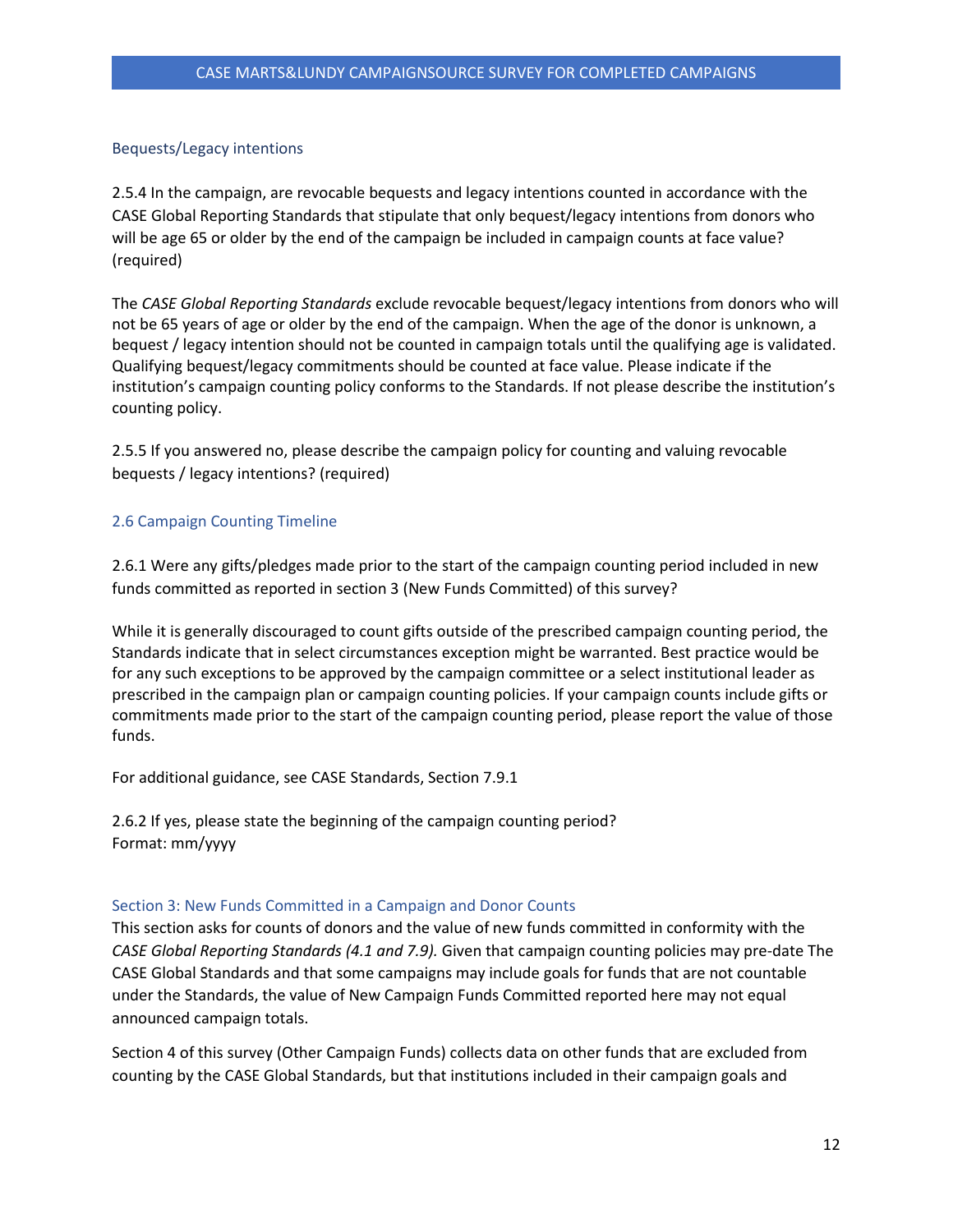reports. The value of Total Campaign Funds Committed 2.3.4) and Other Campaign Funds in section 4 should equal the total funds raised as announced at the campaign's conclusion.

In this section only count gifts that conform to the Reporting Standards and that would be counted in AMAtlas fundraising surveys include the Voluntary Support of Education Survey, CASE-Ross Support of Education Survey, CASE-CCAE Support of Education Survey, and CASE Support of Education Survey: Australia and New Zealand).

## <span id="page-12-0"></span>Donor Counts and New Funds Committed

Questions 3.1 and 3.2 ask for counts of donors and New Funds Committed during with the campaign counting period. Donor counts and valuations of new funds committed by source should reflect donors who received either legal credit, hard credit, direct contribution credit, soft credit, or recognition credit. Counts in this section may be duplicated; donors and gift values can be reported in all applicable categories for individual donors (alumni, parents/grandparents, faculty/staff, governing board members, and volunteers).

## <span id="page-12-1"></span>New Funds Committed During a Campaign

New Funds Committed includes new outright fits, new documented pledges for up to 5ive years, new irrevocable planned gifts received or committed and new qualified and document bequests/legacy intentions

Pledges should be reported at face value and payable within the campaign period and for up to five years beyond the campaign end date. The value of pledge payments receivable more than five years after the conclusion of the campaign and included in announced campaign totals should be reported in Other Campaign Funds.

Do not include conditional pledges where conditions may not be met by the institution, until such time that it is anticipated the conditions will be met. For example, if a pledge for construction of a new building is conditioned on the institution securing a matched amount of funding for the project within a set time frame the conditional pledge should not be counted until the institution has fulfilled the terms of the match. Planned gifts should be reported at present value.

Exclude:

- The value of pledge payments scheduled to be received beyond five years after the end of the campaign.
- Payments on pledges counted in a prior campaign and funds from realized bequests made prior to the start of the campaign reporting period.
- Revocable planned gift commitments including bequest/legacy intentions. Counts and values of bequest/legacy commitments are collected and reported separately.
- Gifts of intellectual property
- The value of contracted research
- The value of government grants
- The value of other funds that do not meet the definition of educational philanthropy
- The value of volunteer services

See CASE Standards 4.1 for a detailed discussion of New Funds Committed.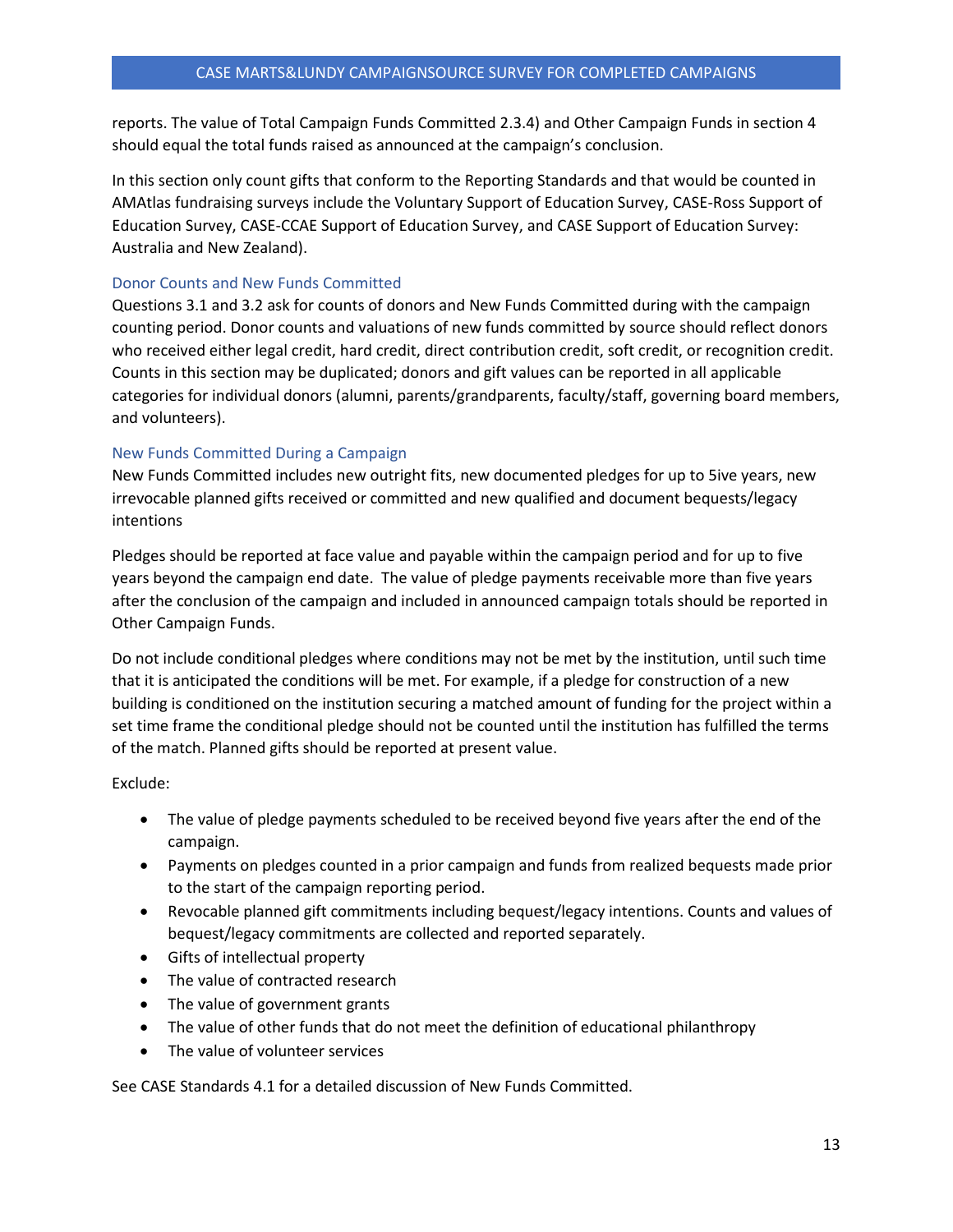#### <span id="page-13-0"></span>Donor Categories/Sources of Funds

Whereas section 3 of this survey collects counts in alignment with the CASE Global Reporting Standards, Section 4 of this survey (Other Campaign Funds) collects data on other funds that are currently excluded from New Funds Committed under the CASE Global Reporting Standards.

For campaigns completed or entering the public phase after March 21,2021 it is expected that your counting policies may not be in alignment with the newest edition of the CASE Global Reporting Standards. A copy of the previous edition [ 2009 CASE Reporting Standards and Management Guidelines,  $4<sup>th</sup>$  edition] is included at the end of the digital edition of the CASE Standards.

Please report figures in whole numbers without decimals unless otherwise instructed.

<span id="page-13-1"></span>3.1 Individuals: Recognition Credit **(Required)** (Duplicated Counts/ Soft credit counts)

Value of Gifts Number of Donors

Alumni Parents/Grandparents Students Faculty/Staff Other Individuals Governing Board Members Foundation Board Members Other Volunteers

**Note that the survey asks for counts of donors, not individual gifts.** If a donor made multiple gifts during the campaign counting period only count them as one donor in the appropriate category or categories along with the total value of their gifts and commitments

Examples:

- An alumna donor who is also a volunteer would be counted as a donor in both alumni and volunteer categories and the value of her commitment(s) would be counted in both categories.
- Funds contributed by an alumnus who is also a parent of a current student and directed a gift to be made via a family foundation would be counted in alumni giving **and** parent giving, and the donor would be counted in both categories. The funds would not be counted in foundation giving.

In this section report the value of gifts and the number of donors for the following categories outlined below: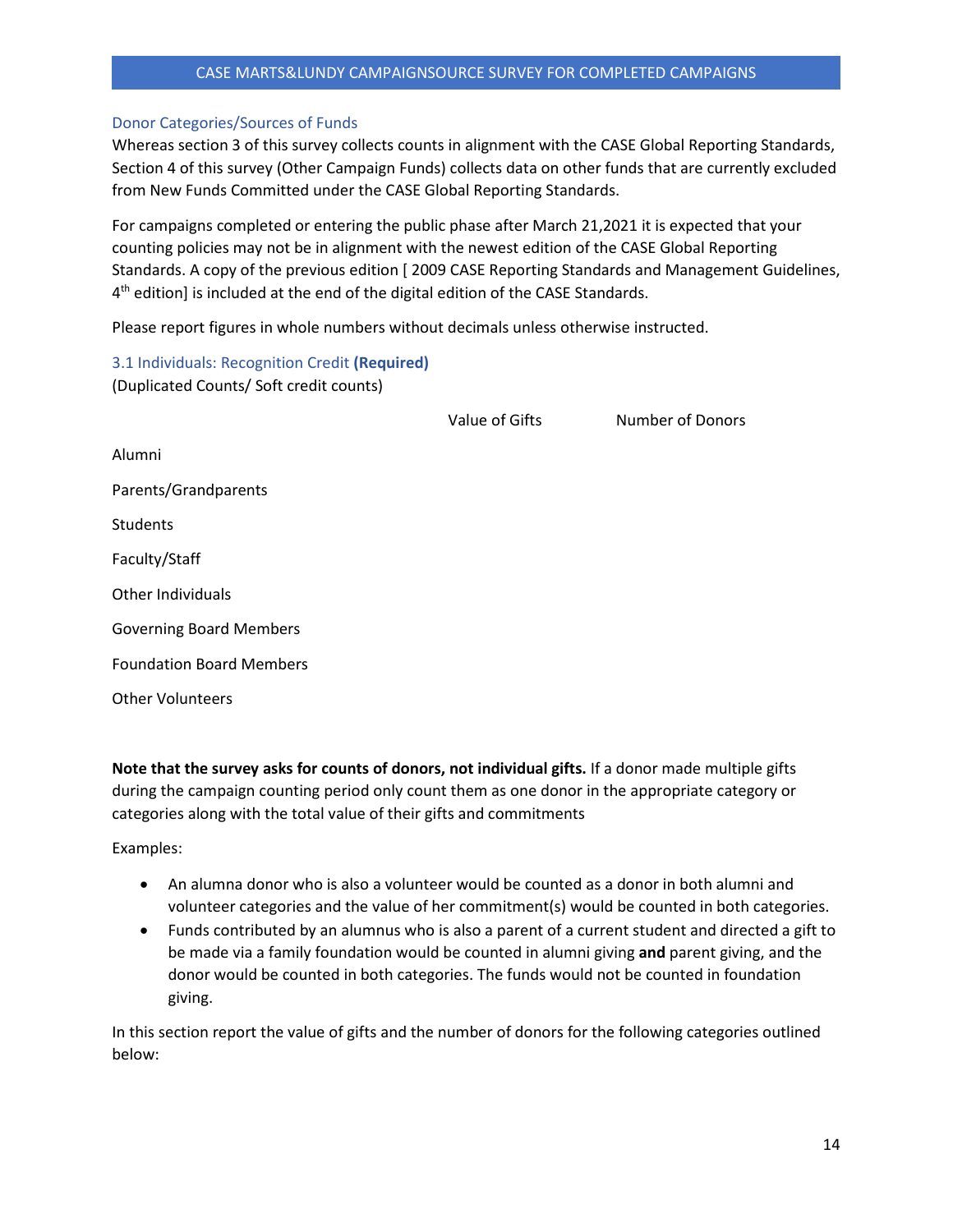- **Alumni**: are defined as former students of the institution. This population includes graduates of the institution who received a diploma, degree or multiple degrees, certificate, or award. It also includes individuals who completed at least one term or semester or at least one degree-credit course in a degree granting program, and honorary graduates, post-doctoral students, visiting students, and other individuals your institution considers alumni.
- **Parents/Grandparents** include parents and grandparents and guardians of current or former students.
- **Faculty and Staff** include all individuals employed by the institution as faculty or staff.
- **Governing Board Members** Include individuals who served on the institution's governing board at some point during the campaign reporting period.
- **Foundation Board Members:** include individuals who served on the institutionally related foundation's board at some point during the campaign reporting period
- **Other Volunteers** For this survey "volunteers" are defined in accordance with CASE's Alumni Engagement Metrics including individuals who serve in "formally defined and rewarding volunteer roles that are endorsed by and valued by the institution." These would include:
	- o governing or advisory board members
	- o volunteer fundraisers, such as class agents/gift officers, major gift solicitation volunteers, online ambassadors
	- o officers (e.g., chair, deputy chair, treasurer, secretary) in a group that is endorsed by the institution
	- o activity/event host or organizer
	- $\circ$  individuals involved in student recruitment activities
	- o career mentors
	- o public advocates
	- o classroom and/or commencement speakers (that are unpaid)
	- o social media (blog, Instagram, Twitter, etc.) 'take-over' volunteers
	- o Other volunteer roles that meet the definition as noted above.

# <span id="page-14-0"></span>3.2 Organizations (required)

Value of Gifts Number of Donors

Foundations

Corporations

Donor Advised Funds (DAFs)

Other Organizations

## <span id="page-14-1"></span>Organizational Donors

3.2.1 – 3.2.4 Report the value of funds contributed by different categories of organizational donors and counts of associated donors.

## **Foundations**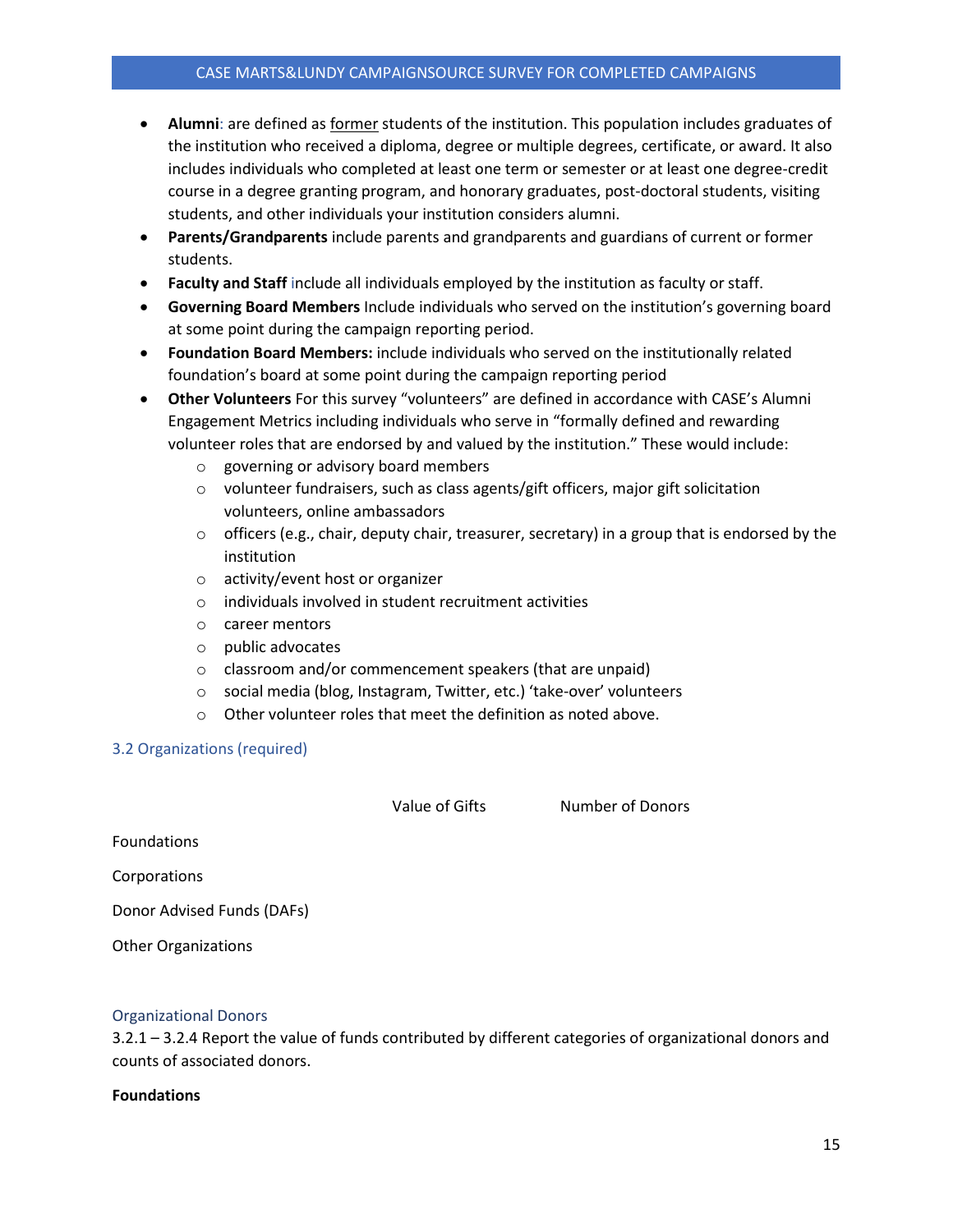This category includes personal and family foundations, community foundations, and other foundations and trusts that are private, tax-exempt entities operated exclusively for charitable purposes.

- Personal and family foundations are established, and continue to operate, as conduits for charitable donations of an individual or members of a family.
- Community foundations typically have numerous donors and are structured as an amalgamation of grant making endowed funds.
- Other foundations and trusts include private foundations and charitable trusts that are not affiliated with a corporation and that make grants as their principal activity. These include most of the major private foundations that are not family foundations.

Company-sponsored foundations fall under Corporations and are excluded.

Donor-advised funds not held by community foundations are also excluded. Count donoradvised fund contributions as from a foundation only if they come from a community foundation and country-specific giving entities such as Australia's Private and Public Ancillary Funds. Otherwise, count them in the Other Organizations category.

Note that many gift-making organizations use the word foundation in their names (e.g., the National Foundation for Cancer Research) but have active fundraising programs and receive contributions from many sources. When they make grants, they are considered public grantmaking charities and are reported in Other Donors.

See CASE Global Standards 5.2.4 for additional guidance.

## **Corporations**

This category includes corporations, businesses, partnerships, and cooperatives organized for profitmaking purposes, including corporations owned by individuals and families and other closely held companies. This category also includes company-sponsored foundations which have been created by business corporations and funded exclusively by their companies.

Contributions made by individuals through payroll deduction and transmitted to the institution from the individual's employer, should be credited to the individual.

Matching gifts: Count gifts made by businesses that match the voluntary contributions of employees or other participants as coming from the business or organization that made the payment rather than from the individual whose gift was matched. This is likewise the case for matching gifts made through a company-sponsored foundation or unaffiliated contracted third-party. You may elect to provide credit for recognition purposes only (soft credit) to the individual whose initial gift created the match.

See CASE Global Standards 5.2.3 for additional guidance.

#### **Donor Advised Funds**

This category includes gifts received from donor advised funds for immediate use by the organization. Do not include funds held but institutionally hosted donor advised funds or contributions made to institutionally held donor advised funds. These funds will be accounted for in Section 4.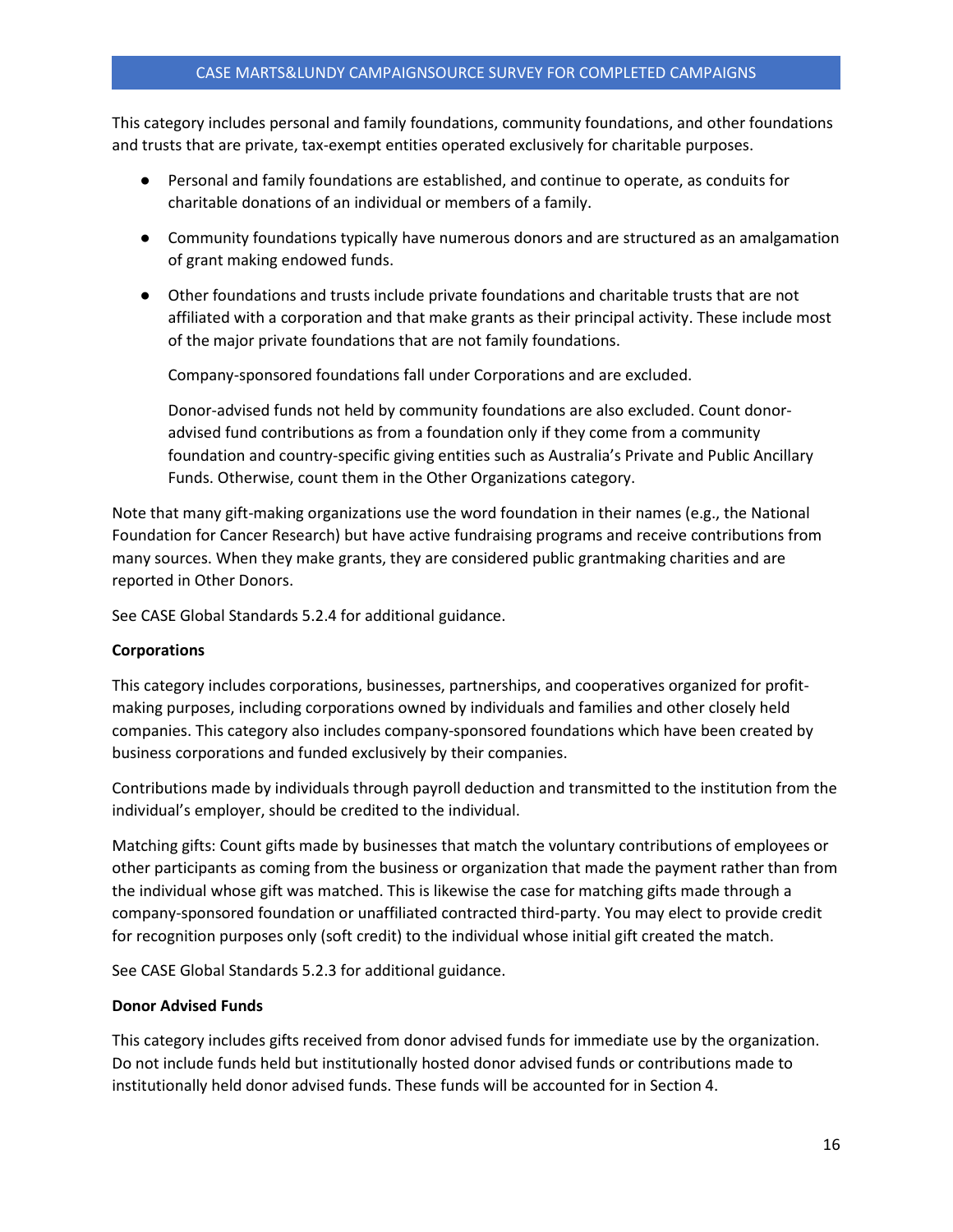See CASE Global Standards 5.1.3 for additional guidance.

#### **Other Organizations**

The organizations considered Other include entities formed by a group of cooperating donors, such as individuals, institutions, or organizations, for facilitating their fundraising activities. Examples of fundraising consortia include the United Negro College Fund, the Virginia Council of Independent Colleges, the United Way, Rotary International, sororities and fraternities, and combined fund drives.

Distributions from donor-advised funds (DAF) are also credited to Other Organizations. For DAFs managed by the institution, only count distributions to the institution itself and not contributions to the fund.

Giving circles form to give money collectively to selected charitable entities. Participants pool their resources and select recipients. Gifts from a giving circle are recorded under Other Organizations if there is a check or other transfer in the name of the giving circle, except when the giving circle is affiliated with the institution. If the giving circle is formed of alumni for the benefit of the institution, gifts are then recorded under Alumni consistent with policies about gifts via an alumni association.

In some cases, it is permissible to report proceeds from external auction/event activities under Other Organizations. While these standards require counting gifts in the donor category reflecting the last entity with control of the funds, an organization may not have the resources to individually record the many donations involved in the case of an auction or external event.

For charity auctions, there are two possible gifts associated with each auction transaction; the item contributed for auction and funds received from the successful bidder in excess of the fair market value of the gift. Institutions that conduct auctions and other fundraising events independently of the development accounting system, along with those that do not have the wherewithal to handle the volume of gift entry, may report the net proceeds of such events in the Other Organizations category.

See CASE Global Standards 5.2.6 for additional guidance.

## <span id="page-16-0"></span>3.3 Total Campaign Funds Committed during the Campaigns

If your institution does not count these gifts until they are realized, skip this section.

Base donor counts on **legal/hard credit**.

Value of Gifts Number of Donors

Revocable Bequest/Legacy Intentions

Irrevocable Planned Gifts (CRUTs, CGAs, etc.)

Outright Gifts and pledges

Enter the value and number of new revocable bequest/legacy intentions, irrevocable planned gifts, and outright / gifts pledges secured during the campaign.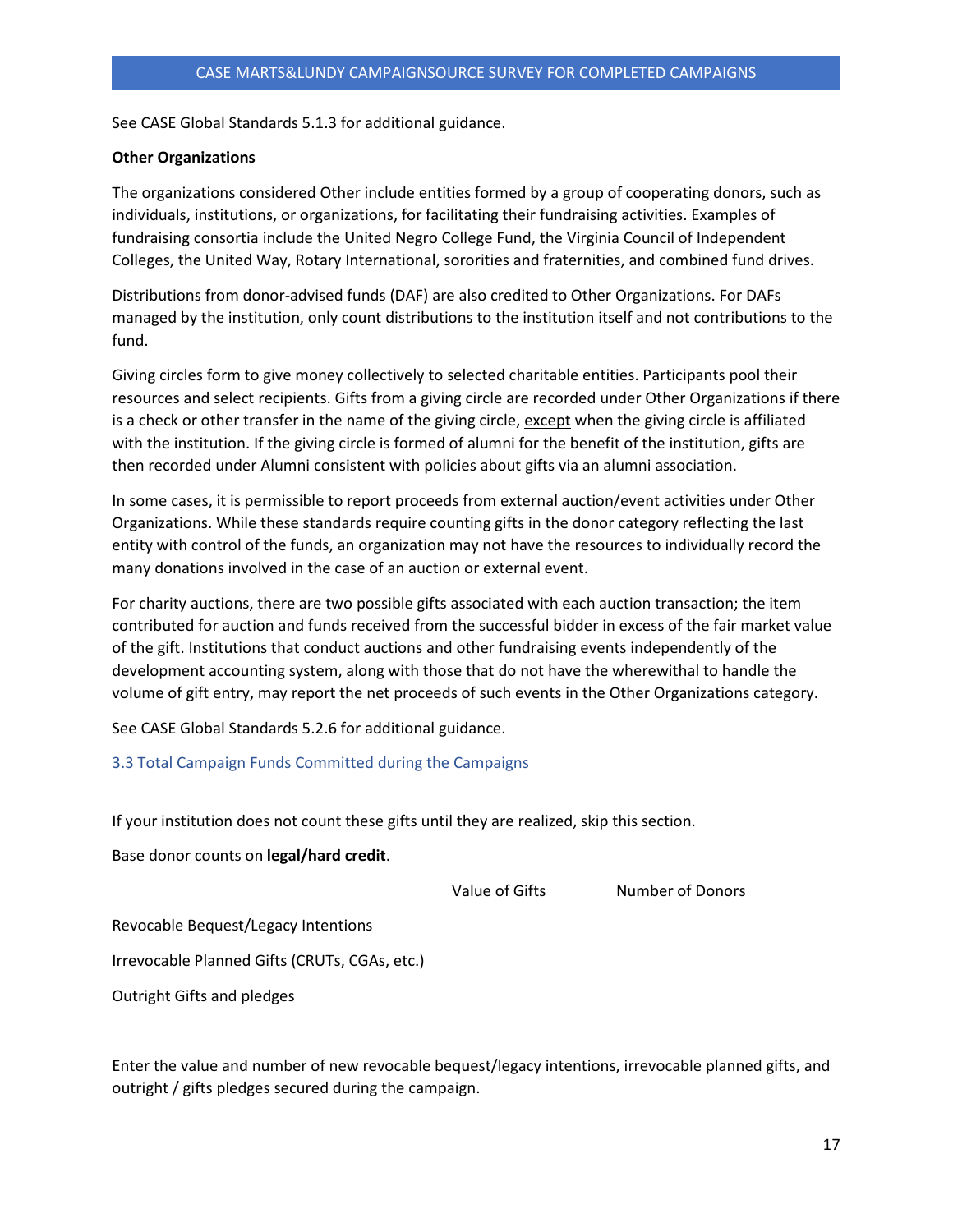Report the value and number of new irrevocable planned gifts secured during the campaign. See *CASE Global Reporting Standards US 3.5* for a discussion of various types of irrevocable planned gifts.

US institutions should report irrevocable planned gifts/future commitments at present-value. CASE offers a free present-value gift calculator at [https://www.case.org/resources/voluntary-support](https://www.case.org/resources/voluntary-support-education-vse-survey-help)[education-vse-survey-help](https://www.case.org/resources/voluntary-support-education-vse-survey-help)

#### **Unduplicated Counts of Donors and Total New Funds Committed**

This section asks for unduplicated counts of donors and associated values of gifts and pledges. Counts may be based on legal credit, hard credit, direct contribution credit, soft credit, or recognition credit but donors and funds should only be counted once among Individual or Organization donors. If a donor made multiple gifts/pledges during the campaign counting period only count the donor once but report the value of their total giving.

<span id="page-17-0"></span>3.4 Unduplicated donor counts / hard credit counts (required)

**For New First Time Donors: provide a count of first-time donors who made gifts or pledges counted during the campaign. Leave the value of gifts blank for New First Time Donors.**

3.4

.

Value of Gifts **Number of Donors** 

Total Individual Donors

Total Organization Donors

New First Time Donors (leave value of gifts blank)

Total Individual Donors: Provide an unduplicated count of all individual donors, who made gifts, irrevocable planned gifts, or pledges within the campaign counting period and the value of New Funds Committed.

Total Organization Donors: Provide an unduplicated count of all organizational donors (foundations, corporations, other organizations) that made gifts during the campaign and the value of New Funds Committed.

First time donors: Provide a count of first-time donors who made gift or commitments during the campaign.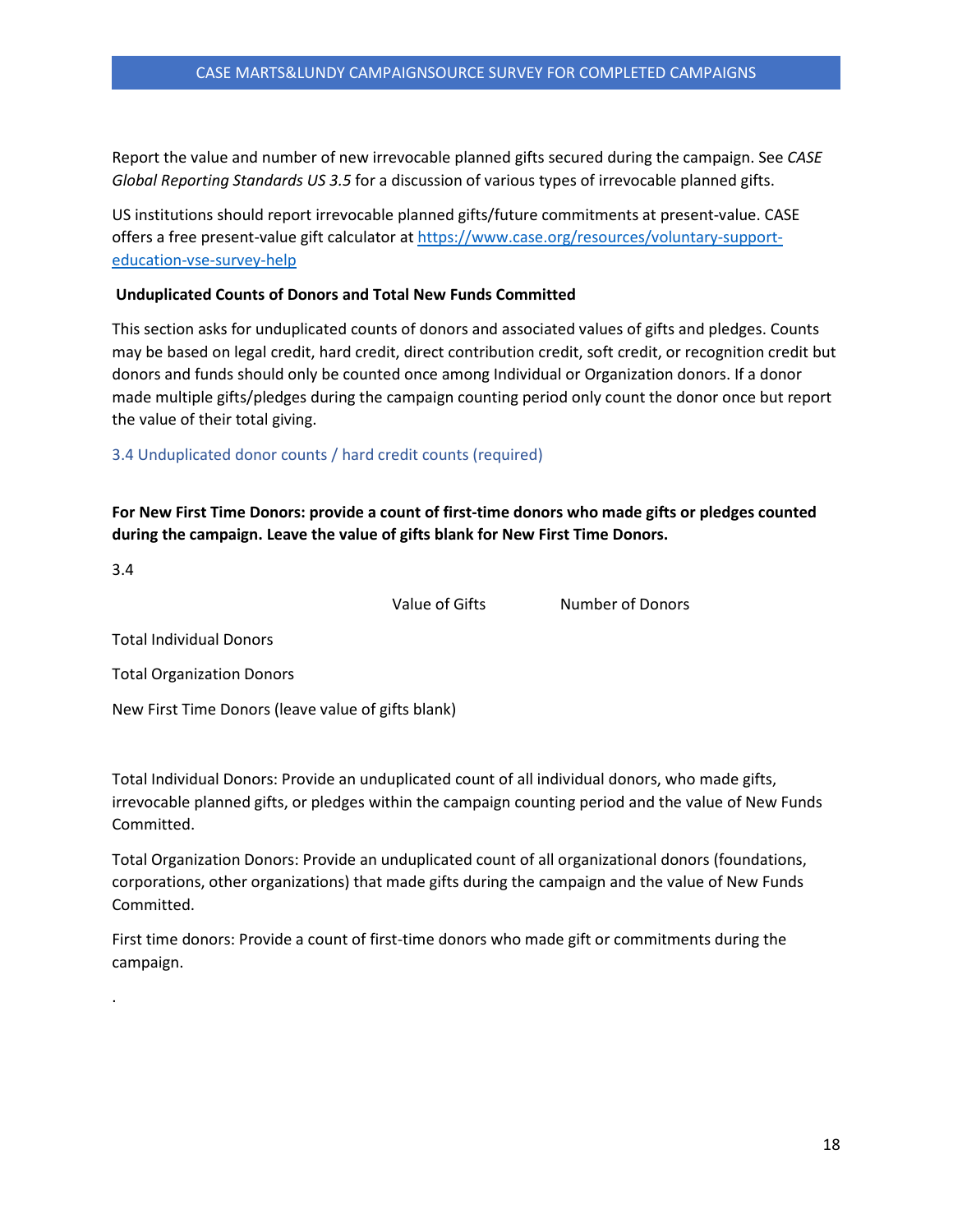# <span id="page-18-0"></span>Section 4: Other Campaign Funds: Intellectual Property, Sponsored Research, and Other Contributions Excluded from New Funds **Committed**

The campaign planning process affords institutions an opportunity to collectively envision a desired future, build consensus around strategic priorities and objectives, and share these with a wide range of constituents. While campaigns are typically focused on raising philanthropic support, they can also help to position the institution to attract sponsored research, governmental grants, or contributions of intellectual property and institutions may include securing non-philanthropic revenue among the goals of a campaign. For example, a campaign plan focused on securing gifts for a major disease research center might also include goals to increase sponsored research on the disease. Corporate donors to a campaign may supplement cash gifts with contributions of intellectual property. This section of the survey collects data on the value of resources secured and counted in the campaign that the CASE Global Standards exclude from counting in New Funds Committed.

This section is for reporting gifts counted during the campaign which fall outside of the newest CASE Global Reporting Standards.

CASE understands that there are many valid reasons why an institution may choose to count these gifts. The importance here is to be transparent with constituencies in your counting policies.

The total from 4.1 combined with bequests/legacy intentions and New Funds Committed should equal the total in 3.3.3 Announced Campaign Grand Total.

For additional guidance, see CASE Standards, section 3.3.

# <span id="page-18-1"></span>4.1 Other Funds Counted Towards a Campaign

Value of Funds Number of Donors

Bequests/Legacy Intentions from Donors under 65

Pledges over 5 years

Institutional Donor Advised Fund

Intellectual Property

Government Grants

Exclusive Contracts

Contracted / Sponsored research

**Other**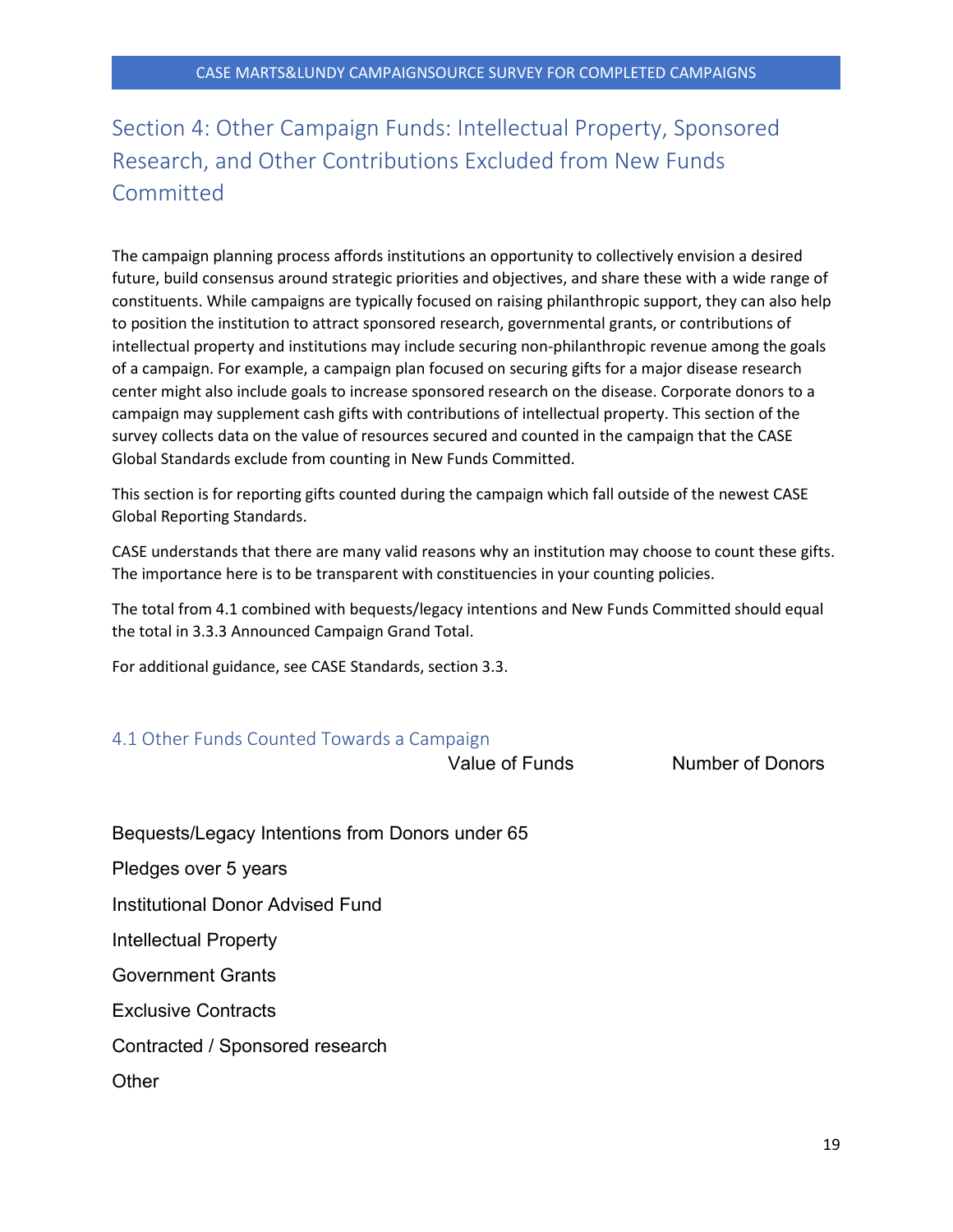Total

# **If your institution did not count any of the following towards the campaign, please leave this section blank.**

Other Campaign Funds includes contributions excluded from counting by the CASE Global Reporting Standards, but which individual institutions include in their campaign reports.

In this section report the value of all funds counted by the institution in published campaign reports at the conclusion of the campaign excluding New Funds Committed as reported in Section 2 above. The total unduplicated value of New Funds Committed reported in 2.4.4 and the total of Other Campaign Funds should equal the value of campaign funds published in final campaign reports.

Bequests / legacy Intentions: Report the value of bequest / legacy intentions counted in the campaign but excluded from philanthropic counts in Section 2 of the survey (e.g., bequest commitments from donors who were or will not be 65 years of age or older before the end of the campaign or bequests not counted at face value.)

Pledges: Report the value of pledges counted in the campaign but excluded from philanthropic counts in Section 2 of the survey (e.g., pledge payments scheduled to be received more than 5 years after the completion of the campaign).

Donor Advised Funds: Report the value of contributions to institution sponsored donor advised funds that were not distributed to the institution.

Intellectual property: Report the value of intellectual property, such as software licenses that are counted in the campaign.

Pass-through grants: Report the value of pass-through grants counted towards the campaign.

Exclusive contracts: Report the value of any exclusive contracts (examples could be pouring rights) counted towards the campaign

Contracted research: Report the value of contracted/ sponsored research counted toward the campaign goal during the of the campaign.

Other funds: Report the value of any other funds not counted in Section 2 but counted as part of the campaign

# <span id="page-19-0"></span>Section 5: Uses and Designations

This section collects data on donor restrictions regarding the use and purposes of new funds committed during the campaign.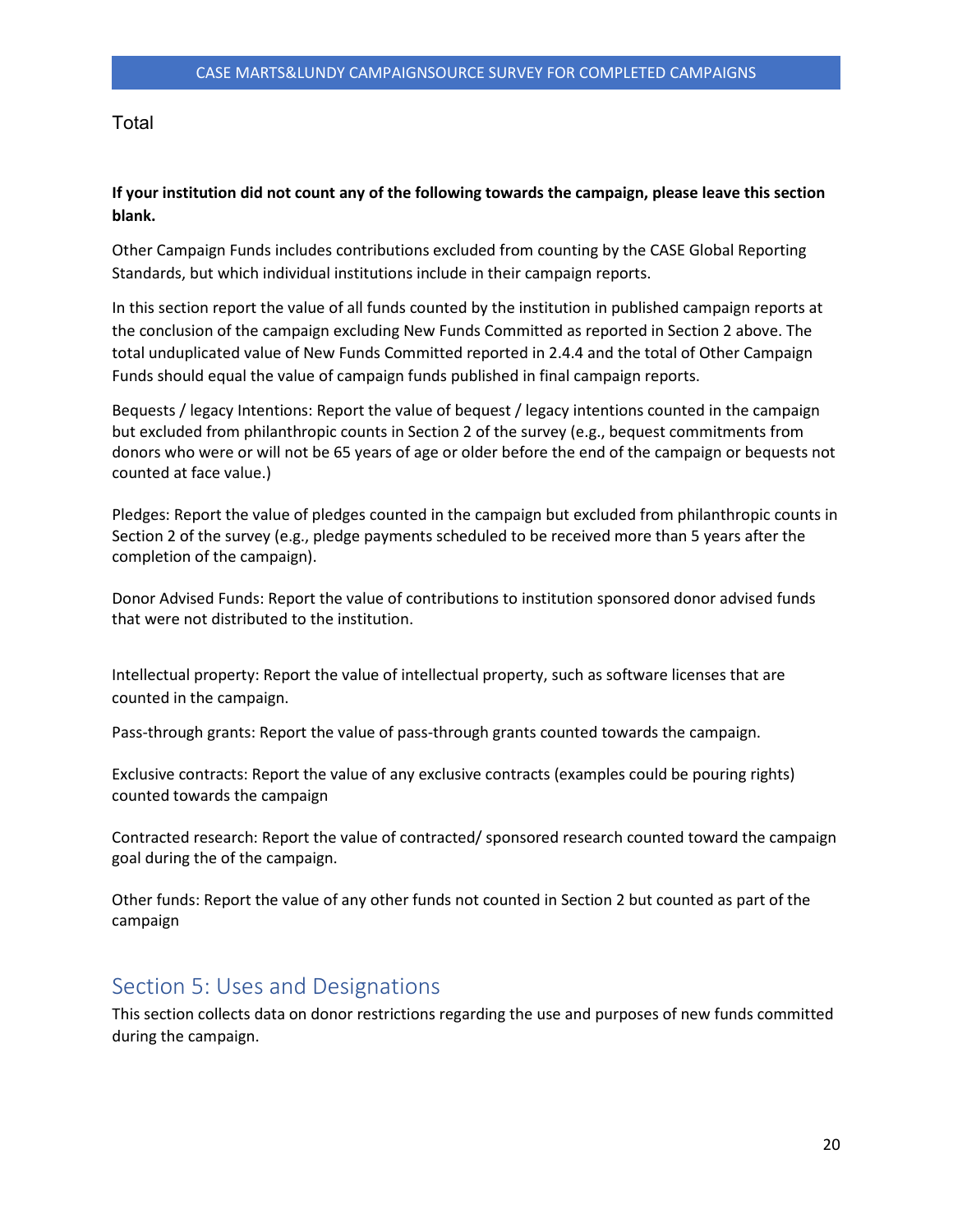# <span id="page-20-0"></span>5.1 Uses of Funds

There should be no blank cells. If you had no gifts in a category, enter zero.

Value of funds

Current Operations **Endowment** Other Capital Total

## <span id="page-20-1"></span>Uses of Funds

Report the value of New Funds Committed during the campaign designated by donors for current operations, endowments, and buildings/construction/renovation. The total value of funds reported should correspond to the value of Total Campaign Funds Committed reported in 2.3.4. Counts of funds for endowment and other capital purposes should be based on donor restrictions. While an institution may elect to use an unrestricted gift for a building project or hold and invest funds contributed without donor restrictions regarding temporal preservation/duration as part of the endowment pool (called quasi-endowment in the U.S.), only funds restricted by donors as permanent endowment, term endowment, or for capital purposes should be reported as such.

# <span id="page-20-2"></span>Current Use

Current Use includes all funds given for current operations including those restricted for specific current uses or designated for specific purposes or recipient areas (e.g., scholarships, operating costs of a particular department, or research in a designated field) and other funds available for current expenditure by the institution.

## <span id="page-20-3"></span>Endowment

Funds restricted by the donor for the long-term benefit of the institution made with the expectation that the purchasing power of the funds will be sustained in perpetuity or that that the funds will be distributed over an extended period of years. Distributions may be donor designated for specific purposes or, less commonly, unrestricted as to designation but still intended to be invested and managed to provide long-term benefit to the institution. In the U.S this would include true and term endowment. In the U.K. this would include permanent and expendable endowment. (Permanent/True Endowment are funds for which the donor has stipulated that the purchasing power of the fund's principal be maintained in perpetuity, but that all or part of the income may be expended. Term Endowment ore expendable endowments are funding the principal of which must be maintained inviolate until an evert or for a stated period after which all or part of the principal may be expended.)

## <span id="page-20-4"></span>Capital Purposes

Gifts towards the cost or purchase, construction of a tangible fixed asset, including land, buildings, and equipment. This would include outright gifts made for property, buildings, equipment, as well as student loan funds. Capital purpose also includes real and personal property to be retained for use of the institution and gifts for the retirement of debt previously incurred to fund capital projects. Currently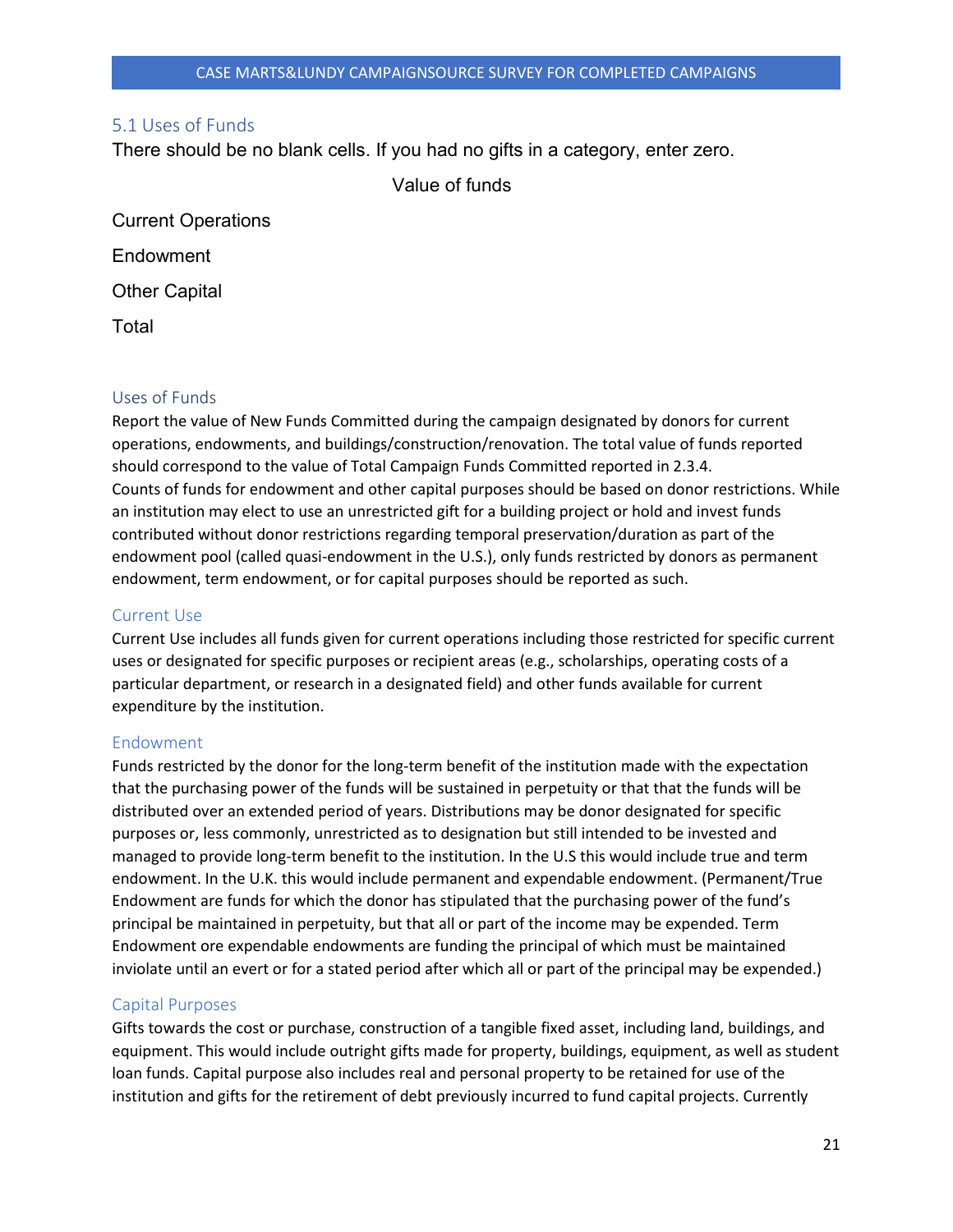expendable funds designated for the operation and maintenance of physical plant, as opposed to acquisition, construction, or renovation of capital assets should be reported as current operations. Endowments established to maintain the physical plant are reported as endowment.

# <span id="page-21-0"></span>5.2 Designations of Funds

Value of Funds

Unrestricted Academic Support Research **Scholarships** Student Affairs/Life **Other Total** 

#### <span id="page-21-1"></span>**Designations**

5.2.1-5.2.6 Report the value of New Funds Committed during the campaign designated by donors for the 5 broad purposes described below. The total value of funds reported should correspond to the value of Total Campaign Funds Committed reported in 2.3.4.

Fund designations reflect donor restrictions regarding charitable purposes and are not aligned with the academic or administrative unit receiving the funds. Philanthropic support captured within these definitions is not based upon the receiving unit or recipient (such as colleges / faculties of law, medicine, athletics and sport, etc.). As an example, funds designated for a student wellness program might support students from across the institution and be administered by a central division of student affairs. Funds intended for a wellness program for students in a particular academic school or college might, however, be held and administered by that school rather than the division of student affairs. Both would be reported as designated for Student Affairs/Student Life.

## <span id="page-21-2"></span>Unrestricted

Funds from donors without any restriction as to designation (unrestricted funds may have temporal restrictions, e.g., funds that are donor-designated as endowment but that can be drawn on by the institution for any purpose in furtherance of its mission). In cases where the donor expresses a preference for a gift's designated purpose but leaves the final decision as to use up to the institution, report the gift as unrestricted. In many institutions, this category encompasses Annual Fund or Regular Giving accounts. For purposes of this survey, report matching funds received from organizations as unrestricted unless the matching organization dictates otherwise. Government matching funds are not counted.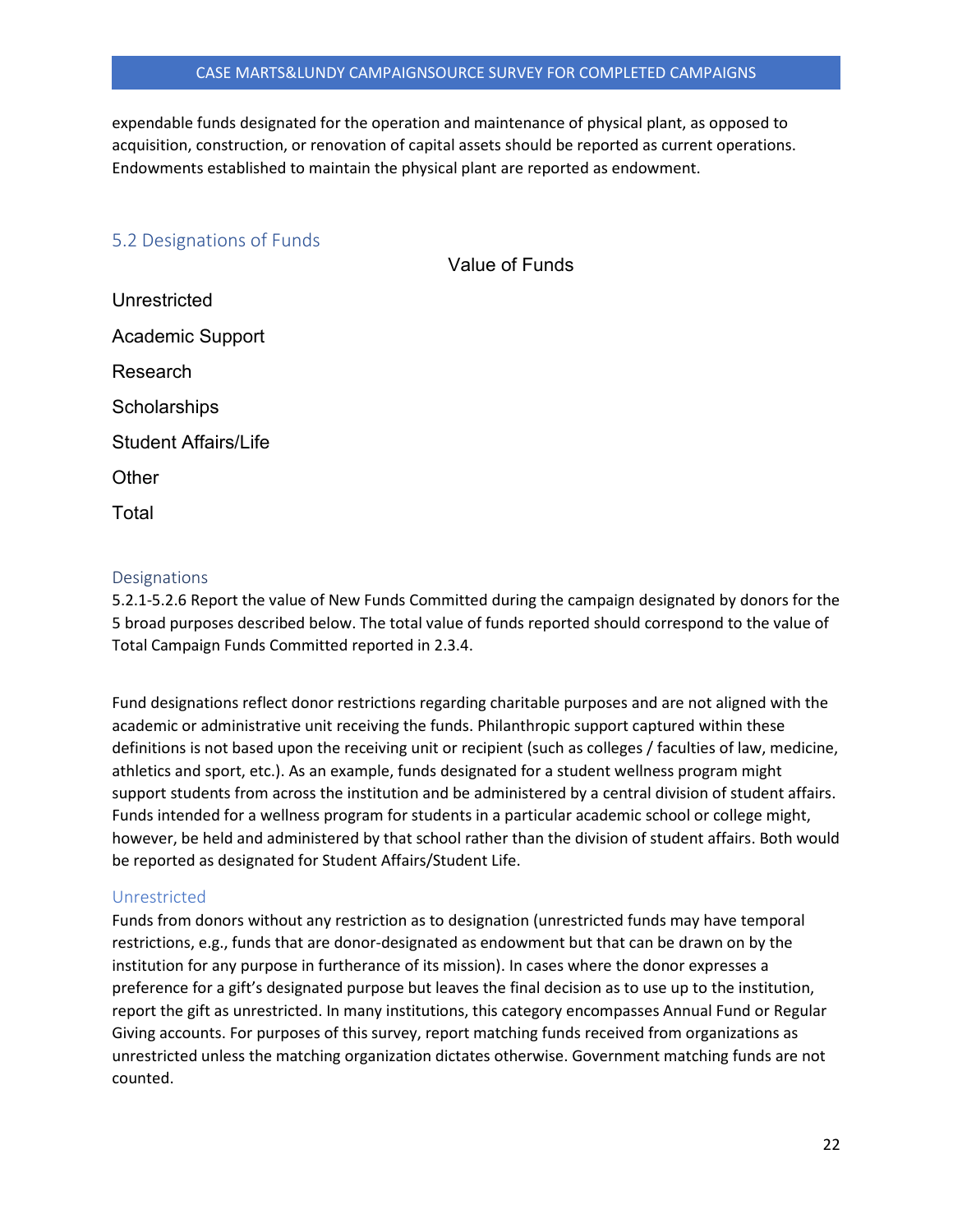College and university foundations may categorize funds that are designated by the donor to be used at the discretion of the institution president as restricted, but such funds should be reported here as unrestricted since the institution has the capacity to determine how best to use them.

#### <span id="page-22-0"></span>Academic Support

Funds that the donor has restricted for use in a particular academic division of the institution, but upon which no further restriction has been placed, or that the donor has restricted for faculty and staff salaries and employment benefits, or that the donor has restricted for academic support services, such as academic advising or skills tutoring. This includes funds received in support of sabbatical and other professional leaves for institutional employees. Report funds to support lecture series and consultants under Other. As an accounting convenience, you may credit funds made available for salaries as part of a larger grant for support of a research project under the Research category. If an individual or organization channels funds through the institution to support a faculty or staff member specified by the individual or organization, these funds are not gifts and should not be reported as funds received.

#### <span id="page-22-1"></span>Research

Gifts or selected grant funds that the donor restricts for scientific, technical, and humanistic investigation. This category includes philanthropic research grants for individual and/or project research as well as grants for institutes and research centers including payments processed through those centers, e.g., the Office of Sponsored Research. It can include private monies (gifts) received from both private and public universities. The following should be excluded from counts of philanthropic funds designated for research.

Exclusions:

- A philanthropic gift or grant specifies that the recipient institution and/or its staff or faculty members own the intellectual property generated from the research or otherwise use the results for public good and benefit. That is, rights to publication, distribution, patent (if any), data sharing, or other products of the research process. If the money transferred to the institution restricts these rights in any way to the benefit of the grantor, the funding is contracted or sponsored research and is not in the philanthropic category. These payments should be included in CASE AMAtlas Survey totals
- Research funds do not include corporate or government grants for programs in which the grantor receives a product or service commensurate with the fee paid (sponsored or contract research). These are not gifts.
- Governmental grants for sponsored programs are not gifts. Governmental grants and awards, whether local, state (including state matching grants), federal, foreign, or from sovereign tribal nations, should not be included in CASE surveys. Governmental grants that pass through other entities, such as a federal grant to one university that then results in multiple grants from that university to other institutions – should not be included in totals.

Note: Section 4 of this survey collects data on research and other funding that the CASE Reporting Standards exclude from counting in New Funds Committed but that may be included in some institutions' campaign objectives and reports.

#### <span id="page-22-2"></span>Scholarships/Bursaries and Student Financial Aid

Funds that the donor has restricted for financial aid to students, whether full- or part-time, precollege, undergraduate, graduate, or other educational levels or programs. For these purposes, such aid includes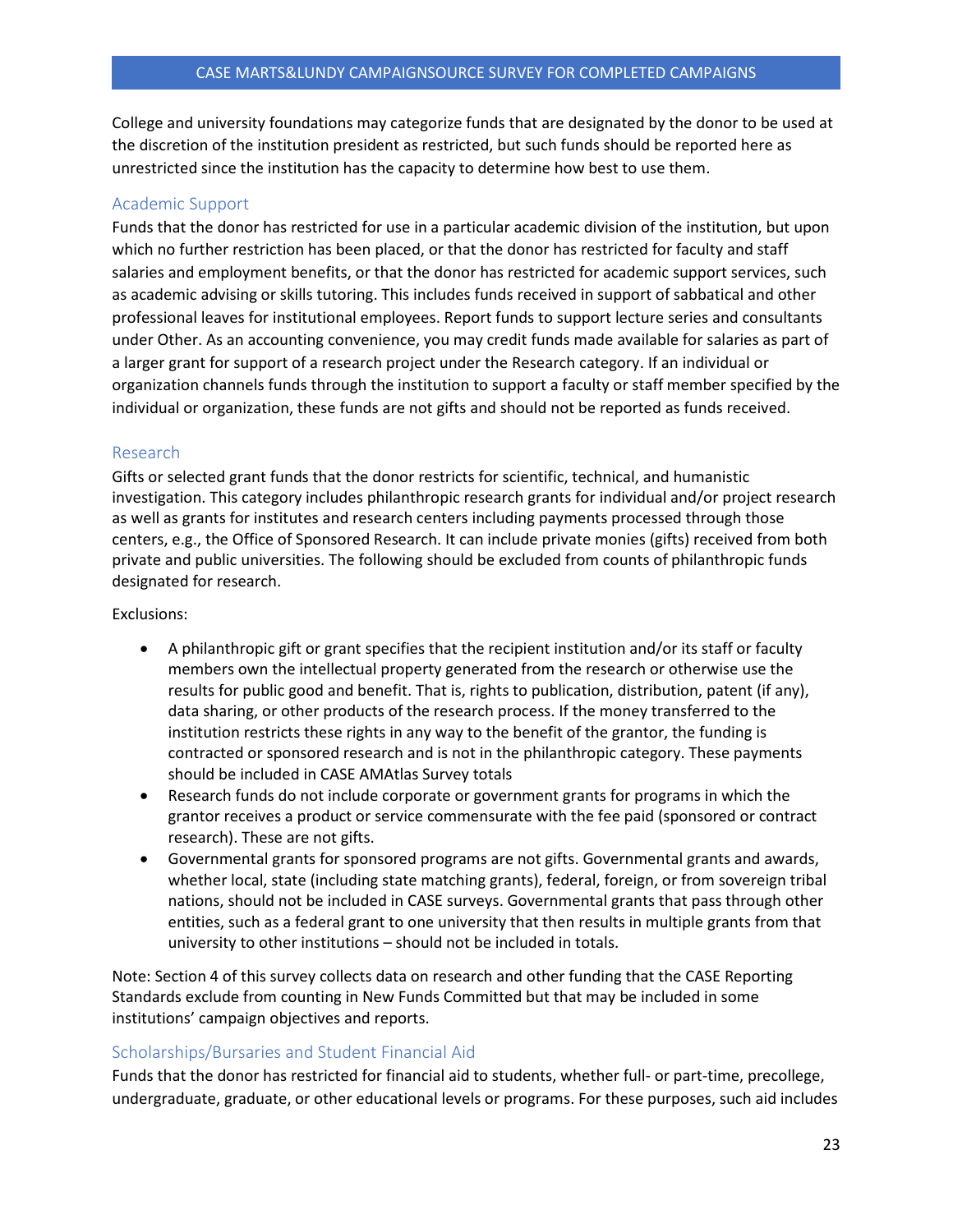both need-based and merit scholarships, graduate fellowships, athletic scholarships or athletic grants-inaid, student awards and prizes, and contributions made in support of student work-study arrangements. If an individual or organization channels funds through the institution to support a specific student named by the individual or organization, these are not funds given to the institution. Do not report them. Further, if the student recipient undertakes specific activities of economic benefit to the funder (e.g., research projects, work placements, etc.), do not report the funds as gift income. As noted above, funds earmarked for graduate or doctoral assistantships as part of a larger grant of support for a research project may be counted in the "Research" category.

# <span id="page-23-0"></span>Student Affairs/Student Life

Funds that are restricted for activities related to student affairs and/or student life. This might include funds received in support of campus life, such as community services, student clubs, Greek affairs, student conduct, student leadership, co-curricular programming, student government/student union, counseling, health, wellness, residence life, dining services, diversity and inclusion, or career services. Funds intended for financial aid or scholarship support should be counted as Scholarship/Bursaries and Student Financial Aid.

# <span id="page-23-1"></span>**Other**

Includes all funds designated by donors for purposes other than the above, including, but not limited to:

- Public service and extension: Funds that are restricted for support of activities established 5primarily to provide non-instructional services to people and groups within or outside the institution. Such activities include institutionally affiliated radio and television stations and cooperative extension services. Note: Report funds received for instructional activities for academic credit, even if they are also part of an institution's extension services, under Academic Support.
- Library: Funds received that are restricted for the acquisition, restoration, and preservation of books, periodicals, manuscripts, maps, audiovisual equipment, and other materials and activities appropriate to a library. Note: Report funds received for staff salaries under Faculty and Staff Compensation. Report gifts for operation and maintenance of the library under Operation and Maintenance of Physical Plant.
- Operation and maintenance of physical plant: Funds that are restricted for the ongoing operation of the physical plant, including its buildings and grounds, other facilities, and equipment. The institution may choose to also include gifts for repairs to existing buildings or for new construction here.
- Athletics/sport: Funds that the donor has restricted for athletics or sport departments, including intramural and extramural activities. Note: Report contributions to support the academic departments of health, physical education, and recreation under Academic Support. Report funds received for athletic scholarships (grants-in-aid) under Scholarship/Bursaries and Student Financial Aid. Note: The optional section on recipient areas will ask institutions to break out funds directed by donors for support of athletic programs or departments.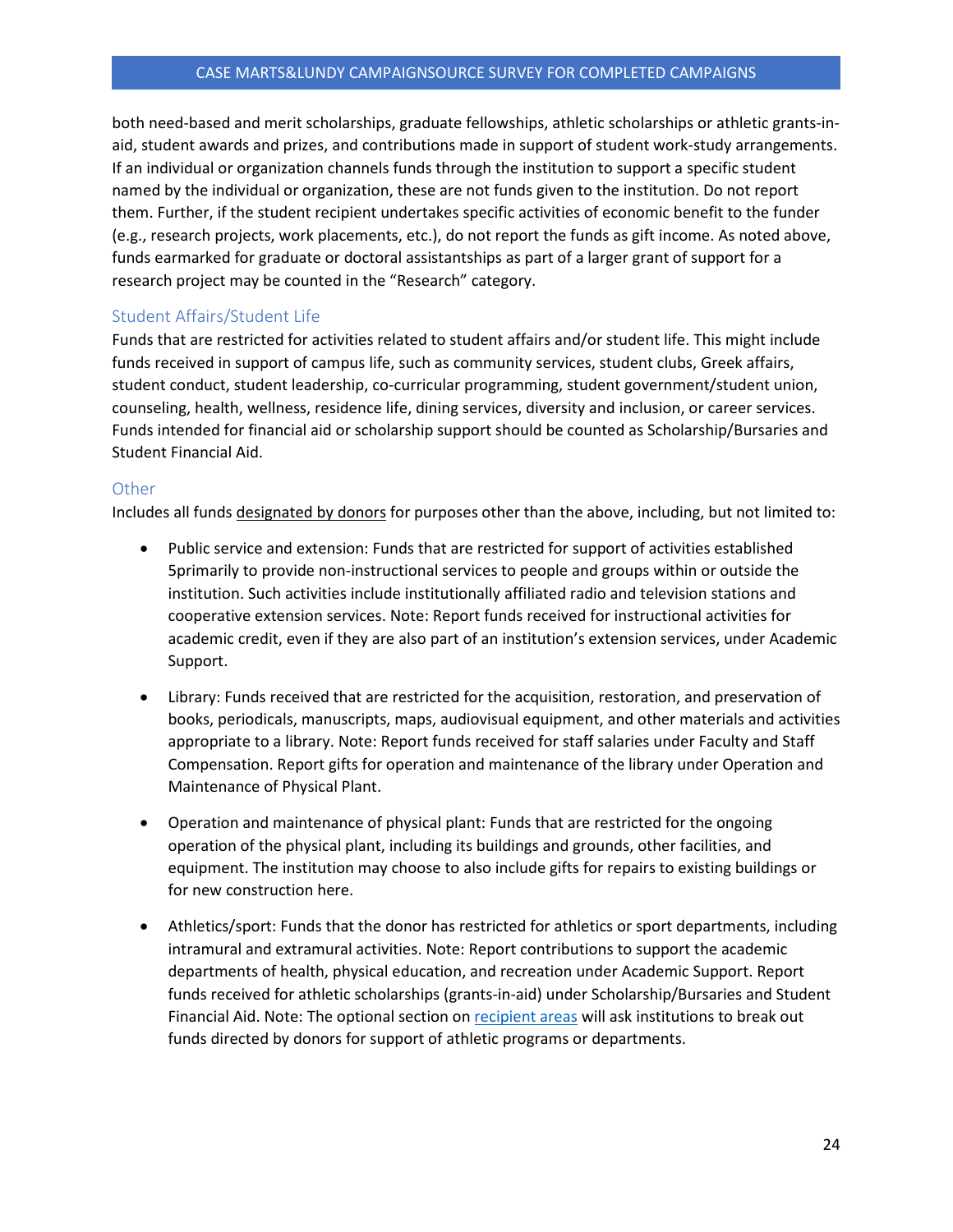• Funds designated for auxiliary enterprises, hospitals, clinics, independent operations, and other non-academic units that do not fall into the categories of academic support, research, scholarships and student financial aid, or student affairs/student life.

# <span id="page-24-0"></span>Section 6 Principal Gifts – hard credit counts

This section includes gifts and donors included under New Funds Committed, Bequests/Legacy intentions, and Other Campaign Funds.

# <span id="page-24-1"></span>6.1 Principal Donors (optional)

Please report in whole numbers without decimals.

Value of Gifts

Top 1% of Donors

Top 5% of Donors

Top 10% of Donors

Provide a count of donors and the value of funds accounting for the top 1, 5, and 10 percent of New Funds Committed during the campaign. Include all outright gifts, pledges, irrevocable planned gifts, and bequest/legacy commitments, in keeping with the guideline for reporting New Funds Committed above, made by each donor during the campaign reporting period. This should be based on soft/recognition credit. If donors made multiple gifts during the course of the campaign count the total value of their giving.

# <span id="page-24-2"></span>6.2. Value and Donor Type of Largest Gifts



Report the value of total campaign giving for the 5 largest donors to the campaign. This should be based on soft/recognition credit and based on the total value of gifts, pledges, and bequest /legacy intentions made by/credited to the donor during the campaign counting period. Also please indicate the primary applicable donor category and indicate if the donor was a trustee, former trustee, or other senior volunteer.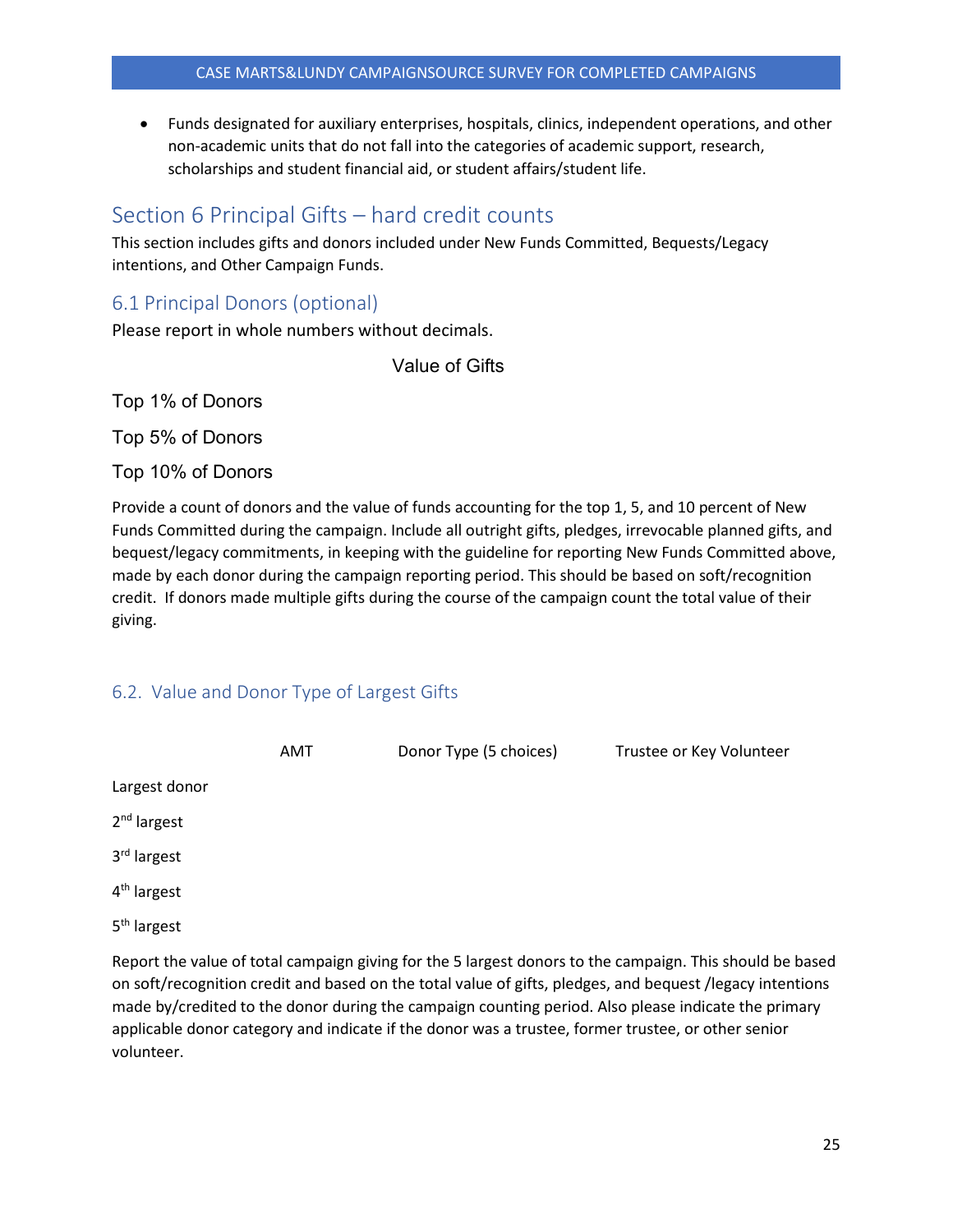# <span id="page-25-0"></span>Section 7 Staffing and Budget

# <span id="page-25-1"></span>**Staffing**

Calculating staffing and investments for advancement communications and marketing often proves particularly challenging. Some integrated advancement programs include dedicated marketing and communications divisions supporting alumni relations and fundraising. At many institutions, however, alumni relations and fundraising programs rely on support from separate institutional marketing and communications departments responsible for a wide range of institutional branding and external relations functions. For this survey institutions should, to the best of their ability, report counts of marketing and communications staff that primarily and directly support alumni relations, fundraising/development, campaigns work, and donor stewardship functions.

# **Advancement staff counts correspond to those collected in the Voluntary Support of Education Survey and the Core Metrics Surveys.**

# <span id="page-25-2"></span>7.1 Advancement Staffing (required)

7.1.1 Total Staff FTE Positions (as of the end of the last fiscal year completed during the campaign) Maximum of one decimal place

Staff FTEs

Advancement Management Advancement Services Alumni Relations Communications and Marketing Development/Fundraising Total

7.1: Report counts of full-time equivalent advancement staff positions at the institution at the end of the most recent fiscal year concluded prior to the end of the campaign completion.

Staff position FTE counts should be broken down by five functional areas: Advancement Management, Advancement Services, Alumni Relations, Communications & Marketing, Development/Fundraising.

Unfilled, but budgeted positions should be included in counts.

Depending on the institution's structure advancement staff may be distributed across multiple divisions or administrative units and paid for out of multiple budgets. Fundraising and alumni relations staff may be divided between an institution, an affiliated foundation, and an alumni association or embedded in and paid for by individual academic units.

The objective for this section to provide a comprehensive count of professional staff devoted to alumni relations, development/fundraising, advancement-related communications, and marketing, and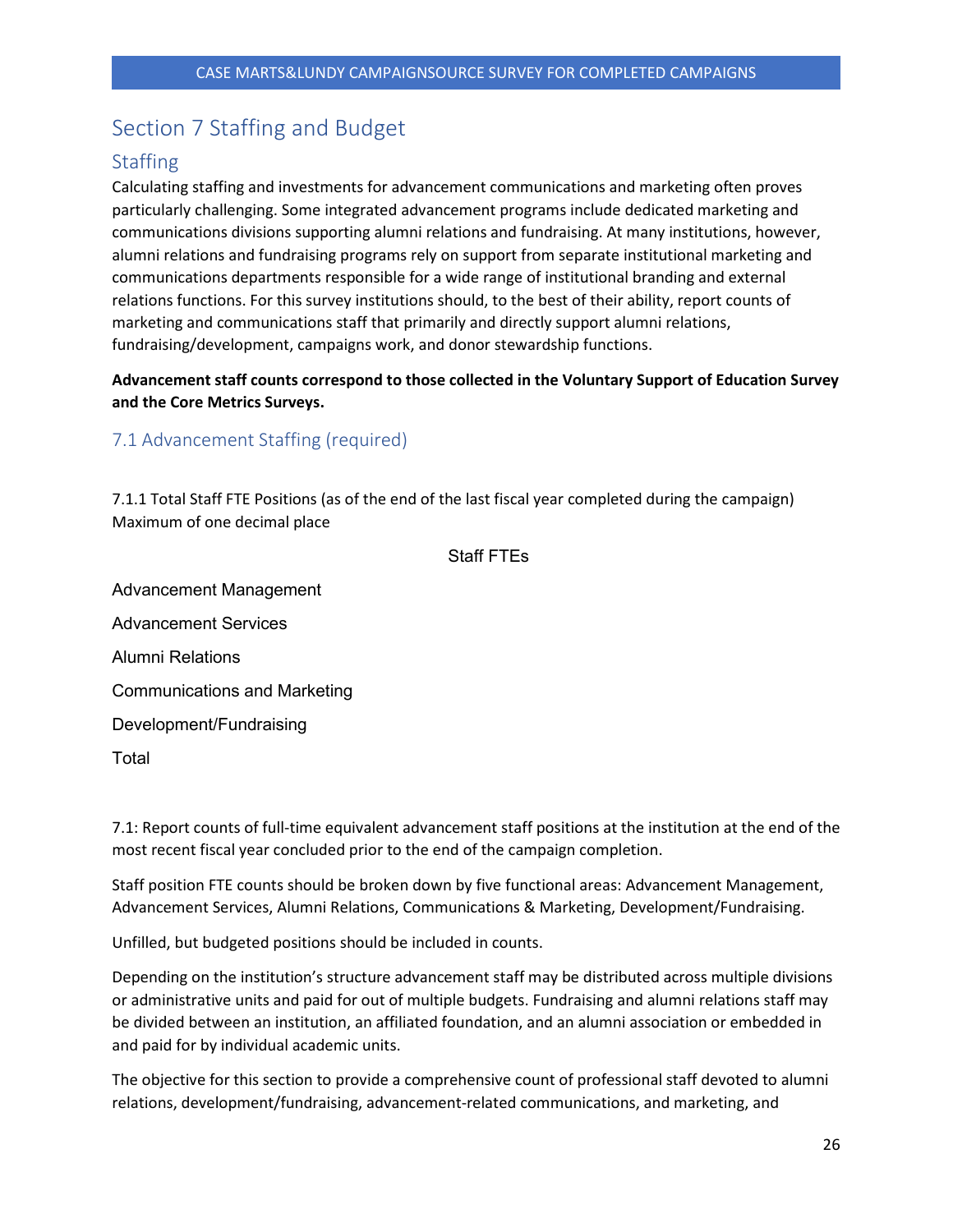administrative and other positions that contribute directly to advancement for the institution as a whole or a unit thereof.

Do not include the institution president/vice chancellor, head of school or other academic administrators who fundraise as part of their leadership duties. Do not include administrative staff who provide occasional support for fundraising events but for whom advancement functions are not a core component of their job (e.g., a dean's assistant who provides occasional support for fundraising events would not be included).

Do not include volunteers.

#### <span id="page-26-0"></span>Functional Areas

Advancement staffing counts should be broken down by four functional areas.

7.1.1 Report FTE counts of **Advancement Management staff:** Include the Chief Advancement Officer and Executive Administrative Staff and administrative or operations staff who are part of the advancement team but are not counted in the following categories. This might include office managers, advancement events staff, talent management staff who work as part of the advancement team, and stewardship staff.

7.1.2 Report FTE counts of **Advancement Services** staff whose functions include database management, reporting, prospect research, donor relations, and gift processing.

7.1.3 Report FTE counts of **Alumni Relations** staff. The primary purpose of this activity is to build longterm relationships with alumni to develop champions of the institution's mission, enhance participation in the institution's activities, and enhance alumni financial support. Include alumni relations staff employed by independent alumni associations or administered programs, independent alumni associations, and programs administered by academic units.

7.1.4 Report FTE counts of **Communications and Marketing** staff. The primary purpose of this activity is to keep the institution's external audiences informed of activities, achievements, and priorities to build public support. Expenditures specifically dedicated instead to Alumni Relations or Development should be counted under those categories. For the Philanthropy Core Metrics survey report expenditures and staff counts only for communications and marketing functions directly supporting alumni relations and development (see note below).

7.1.5 Report FTE counts of **Development/Fundraising** staff. The primary purpose of this activity is to secure philanthropic gifts in support of the institution. Counts of development staff should include positions focused on annual fund/regular giving, major/principal gifts, planned/legacy giving, corporate and foundation relations, central development, college-based development, and campaign management regardless of whether they are employed in a central advancement department, an affiliated foundation, academic units, athletic associations, or other affiliated organizations. Administrative or clerical staff who work exclusively in support of fundraising would also be counted here.

7.1.2 Of the above totals, what number of these staff are dedicated to the campaign? (required)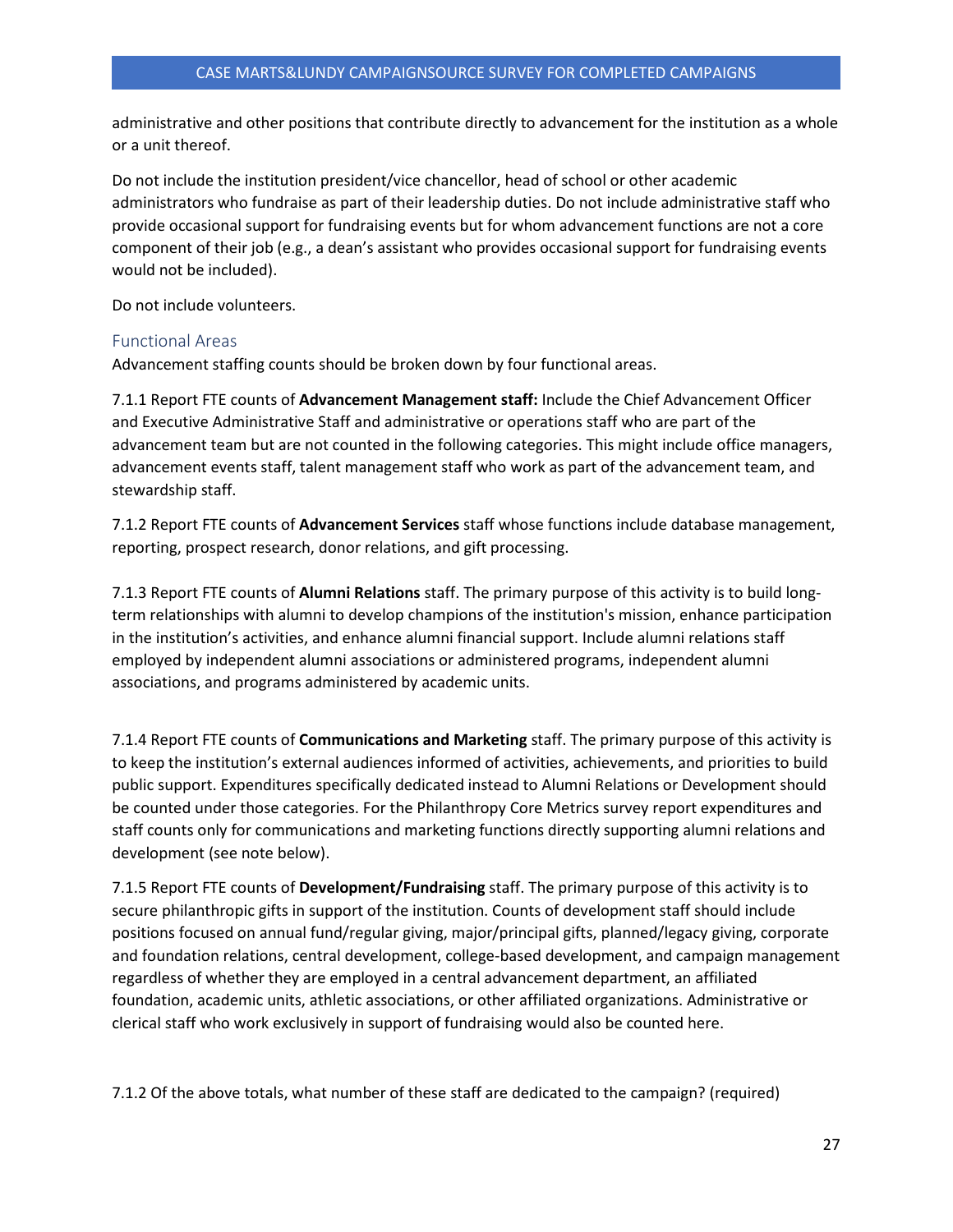# <span id="page-27-0"></span>7.2 Campaign Finances

7.2.1Total Campaign Expenditures (last fiscal year completed during the campaign) (required) Please report a whole number without decimals.

7.2.2 Did you purchase or upgrade any of the following: (select all that apply)

(required)

|                            | Purchase / hire | Upgrade |
|----------------------------|-----------------|---------|
| <b>Engagement software</b> |                 |         |
| CRM system                 |                 |         |
| Adding staff               |                 |         |
| Wealth screening           |                 |         |
| Feasibility study          |                 |         |
| External campaign counsel  |                 |         |
|                            |                 |         |

Mailing list

7.2 If your institution had a dedicated annual campaign budget or used external counsel or consultants in addition to regular advancement staff, please report campaign expenditures, including expenditures for consultants and external contractors who provide guidance or support for campaign planning, communications and marketing, and events, as well as other campaign-specific costs for the last fiscal year completed during the silent phase of the campaign.

# <span id="page-27-1"></span>Appendix: Definitions and Exclusions from Counting

# <span id="page-27-2"></span>Definition of Educational Philanthropy

Educational philanthropy is the voluntary act of providing private financial support to nonprofit educational institutions. To be categorized as philanthropy in keeping with CASE standards, such financial support must be provided for the sole purpose of benefiting the institution's mission and its social impact, without the expressed or implied expectation that the donor will receive anything more than recognition as the result of such support.

# <span id="page-27-3"></span>Definition of New Funds Committed

New Funds Committed are new monies and property committed in the reporting year from any individual or qualified organization. This includes new outright gifts, new documented pledges for up to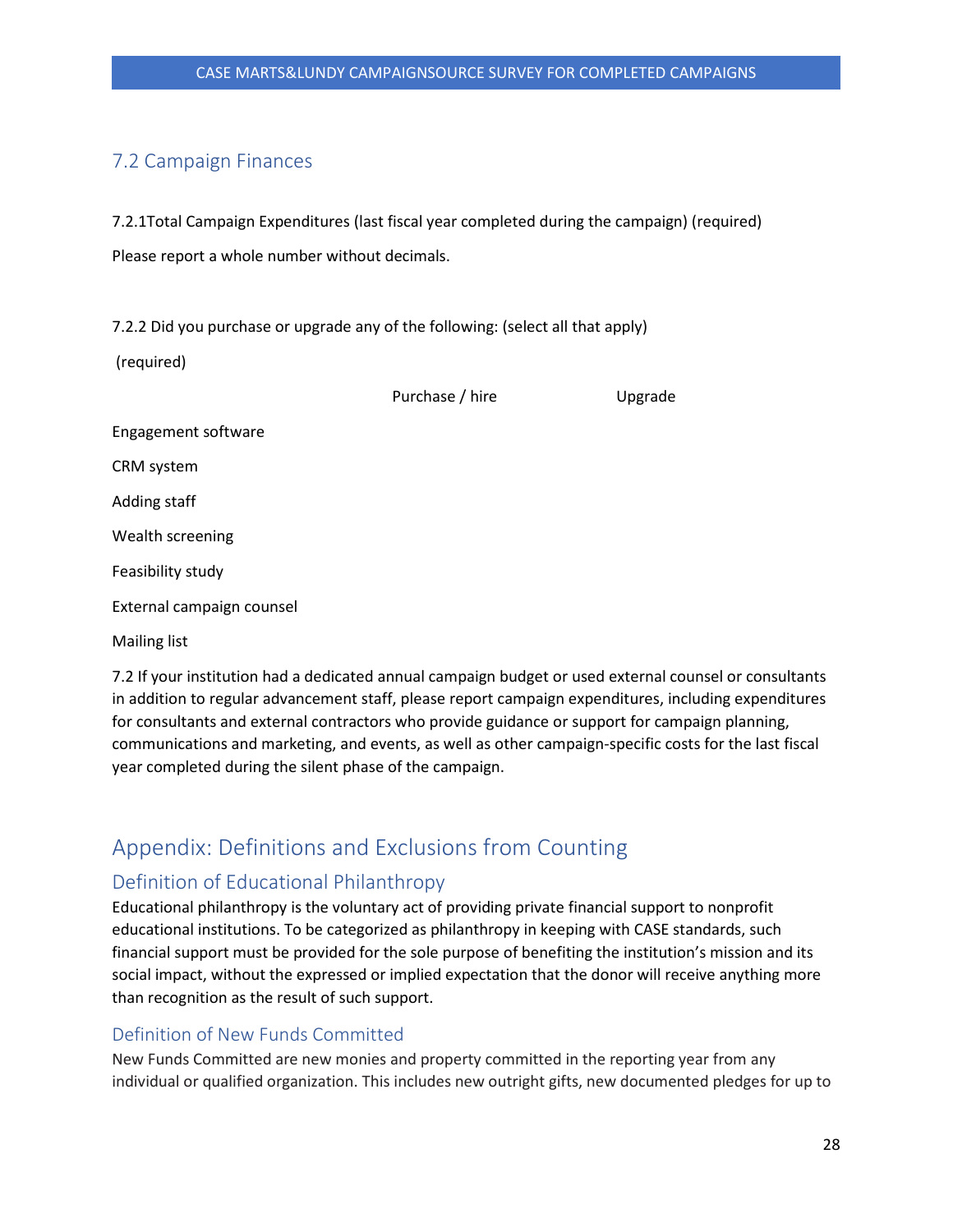5 years, new irrevocable planned gifts received or committed, and new qualified and documented bequests / legacy intentions.

# <span id="page-28-0"></span>**Exclusions**

The following section outlines criteria for excluding revenues from counts of philanthropic funds, descriptions of transactions which may combine countable philanthropic elements and portions which convey benefits to the donor that should be excluded, and a list of specific types of revenue that are categorically excluded.

# <span id="page-28-1"></span>Counting Exclusions

If any one of the following exclusion criteria apply, the whole of the funding associated with an agreement becomes ineligible for inclusion in Funds Received or New Funds Committed reported in the Core Metrics survey. Institutions may not deduct the known or estimated value of any such exclusions from the overall value of the funding associated with an agreement and report the net remaining balance.

- 1. Contractual Relationship: A contract exists between the two parties that commits the recipient institution to provide an economic benefit for compensation, where the agreement is binding and creates a tangible benefit between the recipient institution and the funder. Contract income, including income for clinical trials, is ineligible.
- 2. Exclusive Information: The funder is entitled to receive exclusive information, or other privileged access to data or results emerging from the program or activity.
- 3. Exclusive Publication: The funder is entitled to receive exclusive information, or other privileged access to data or results emerging from the program or activity.
- 4. Consultancy Included: Consultancy for the funder or a linked organization is included as part of the agreement.
- 5. Intellectual Property Rights: The agreement assigns to the funder any full or partial commercial rights to intellectual property which may result from the program or activity. This exclusion extends to the provision of royalty-free licenses (whether exclusive or non-exclusive) to the funder and to granting the funder first option or similar exclusive rights to purchase the rights to any subsequent commercial opportunities. If the written agreement includes any actual *or potential future* commercial benefit of this kind, it must be excluded.
- 6. Other forms of financial benefit: Any other direct financial benefits required by the funder as a condition of the funding (e.g., discounted courses, training etc.).

## <span id="page-28-2"></span>Partial Exclusions Stemming from Tangible Donor Benefits (Quid Pro Quo Contributions)

• **Seating considerations:** Some institutions provide donors with special access to seating because of their gifts. Examples include the opportunity to purchase preferential entrance or seating for arts or athletics events. While the opportunity to purchase tickets in advance of the public or in a more favorable location has some intrinsic value, it may not be clearly or easily quantifiable. In such cases the gift may be counted. When the value of benefits is known, institutions should reduce the value of the gift accordingly. Benefits may include the following: the fair market value of meals, reserved parking, access to special events, advertising, or seat licenses. A donor may refuse all benefits when making the gift to avoid any reduction in value.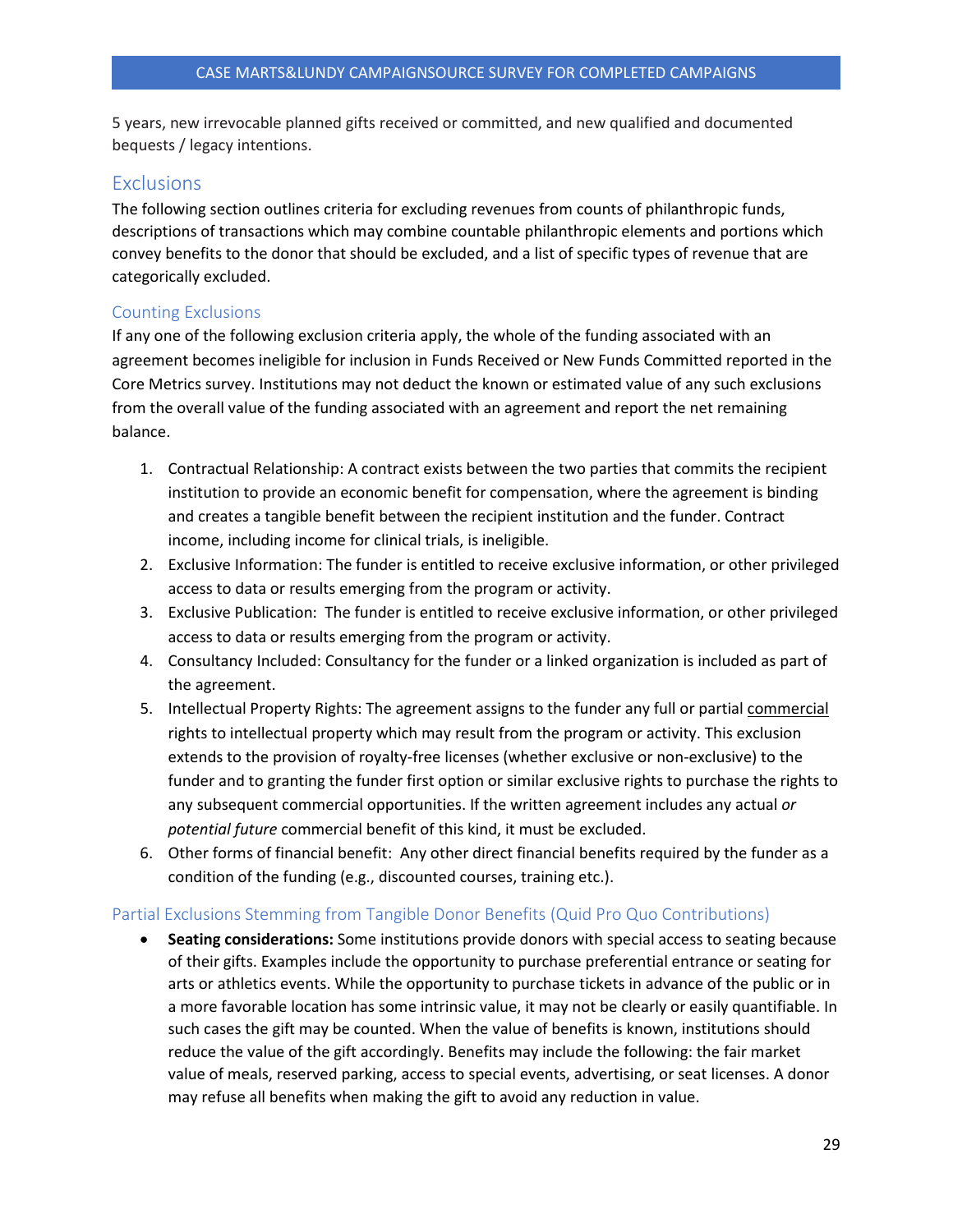- **Fundraising Events:** Some institutions raise philanthropic support through fundraising events. These events are set apart from cultivation or stewardship events because they have a philanthropic goal directly associated with them. When the value of benefits is known, institutions should reduce the value of the gift accordingly. These benefits may include the following: the fair market value of event tickets, meals, or reserved parking. A donor may refuse all benefits when making the gift to avoid any reduction in value.
- **Dues and membership programs**: Report only the amount of the dues/membership fees that exceeds the value of benefits the individual alumna/us receives from the institution in return for the dues. Any monies that exceed the dues payment are counted in the Core Metrics.
- **Stewardship Gifts and other Insubstantial Benefits:** Institutions often give donors token items such as bookmarks, key chains, mugs, or tee shirts that are not considered "substantial benefits." Consult with your region's charitable regulations for definitions and current threshold amounts for insubstantial benefits.

Following are some examples of quid pro quo contributions:

- A donor gives an institution ¤100 in exchange for an event ticket with a fair market value of ¤40. The ¤60 is the maximum amount to be counted for CASE reporting purposes.
- A donor gives an institution ¤1,000 and becomes eligible to receive two tickets to an annual donor recognition dinner for all ¤1,000-plus donors. The fair market value of the dinner is ¤100 per person. The value of the gift is ¤800 unless the donor refuses the benefit at the time of solicitation.

# <span id="page-29-0"></span>Corporate Sponsorships

Corporations and other organizations often give money to institutions to sponsor activities, events, or projects and in return receive recognition on campus, at the event, or in accompanying publications.

The main consideration that determines whether the payment is a gift is whether the recognition the corporation receives constitutes advertising. Rules regarding sponsorship and the definition of advertising differ from country to country. Survey respondents should count sponsorships in keeping with the current prevailing standards applicable to their regions.

## <span id="page-29-1"></span>Other Exclusions

The following are also excluded from counts of philanthropic funds committed.

- Contributed services (Some accounting standards may recognize certain contributions of professional services as assets to an institution. Contributions of such services are not charitable contributions and are excluded from CASE AMAtlas survey reporting.)
- Investment earnings on gifts except interest accumulations counted in guaranteed investment instruments that mature within the reporting year, such as zero-coupon bonds.
- Software (with the exception of software that has been exclusively developed/highly customized for the institution)
- Exclusivity payments (funds received as a result of exclusive vendor relationships, such as pouring rights agreements).
- Merchandise Sale (unless the merchandise is sold as part of a fundraising program and the charitable portion of the transaction is clearly identified)